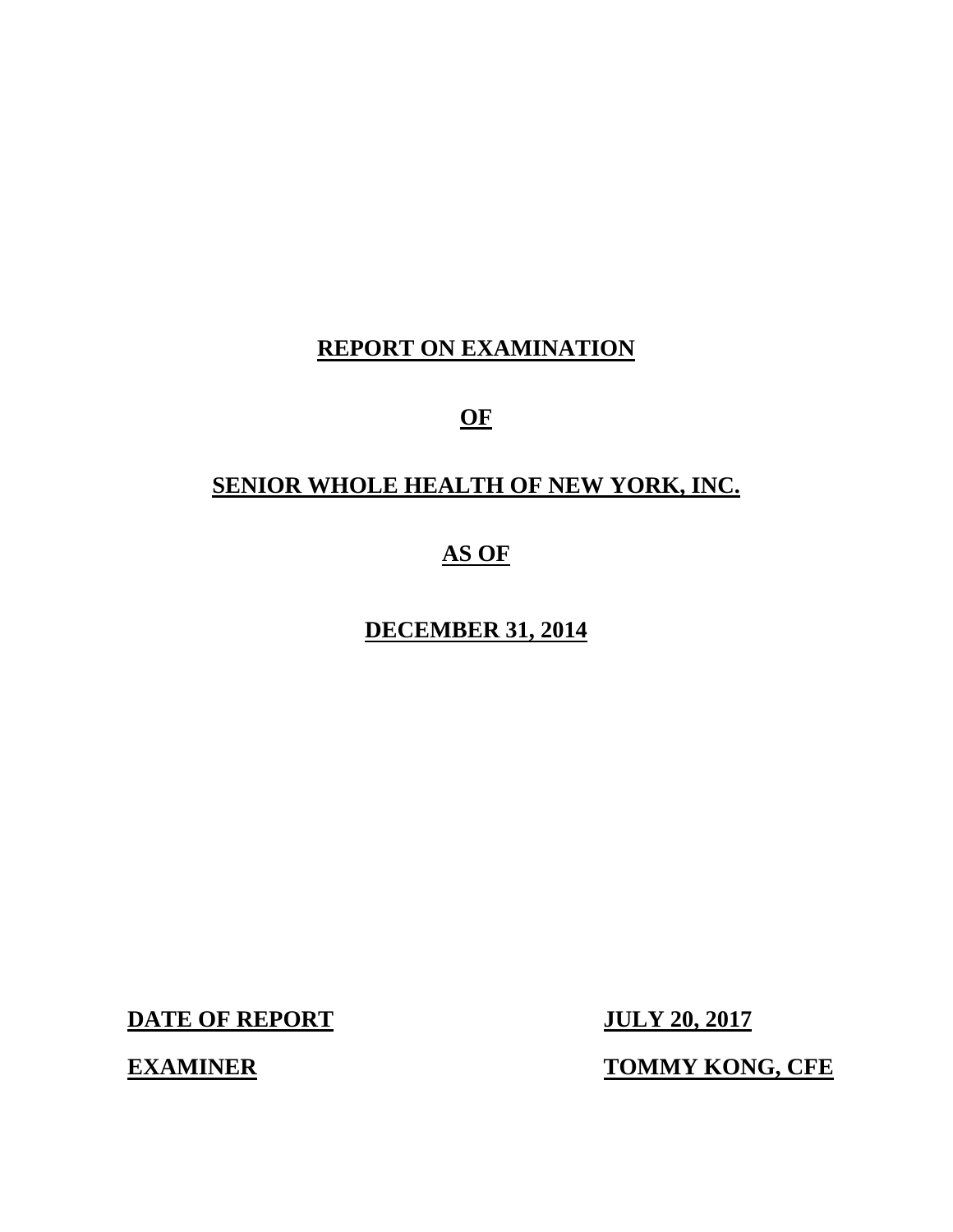# **TABLE OF CONTENTS**

# **ITEM NO.**

# **PAGE NO.**

| 1. | Scope of the examination                                           | $\overline{2}$ |
|----|--------------------------------------------------------------------|----------------|
| 2. | Executive summary                                                  | 4              |
| 3. | Description of the HMO                                             | 4              |
|    | Corporate governance<br>A.                                         | 5              |
|    | Internal audit<br><b>B.</b>                                        | 7              |
|    | $C_{\cdot}$<br>Territory and plan of operation                     | 7              |
|    | Significant operating ratios<br>D.                                 | 10             |
|    | Reinsurance<br>$E_{\cdot}$                                         | 10             |
|    | Disaster response plan<br>F.                                       | 11             |
|    | Holding company system<br>G.                                       | 11             |
| 4. | <b>Financial statements</b>                                        | 18             |
|    | A. Balance sheet                                                   | 18             |
|    | Statement of revenue and expenses and<br>B.<br>capital and surplus | 20             |
| 5. | Market conduct activities                                          | 22             |
|    | A. Record retention policy                                         | 22             |
|    | B. Prompt Pay Law                                                  | 23             |
| 6. | Compliance with prior report on examination                        | 27             |
| 7. | Summary of comments and recommendations                            | 30             |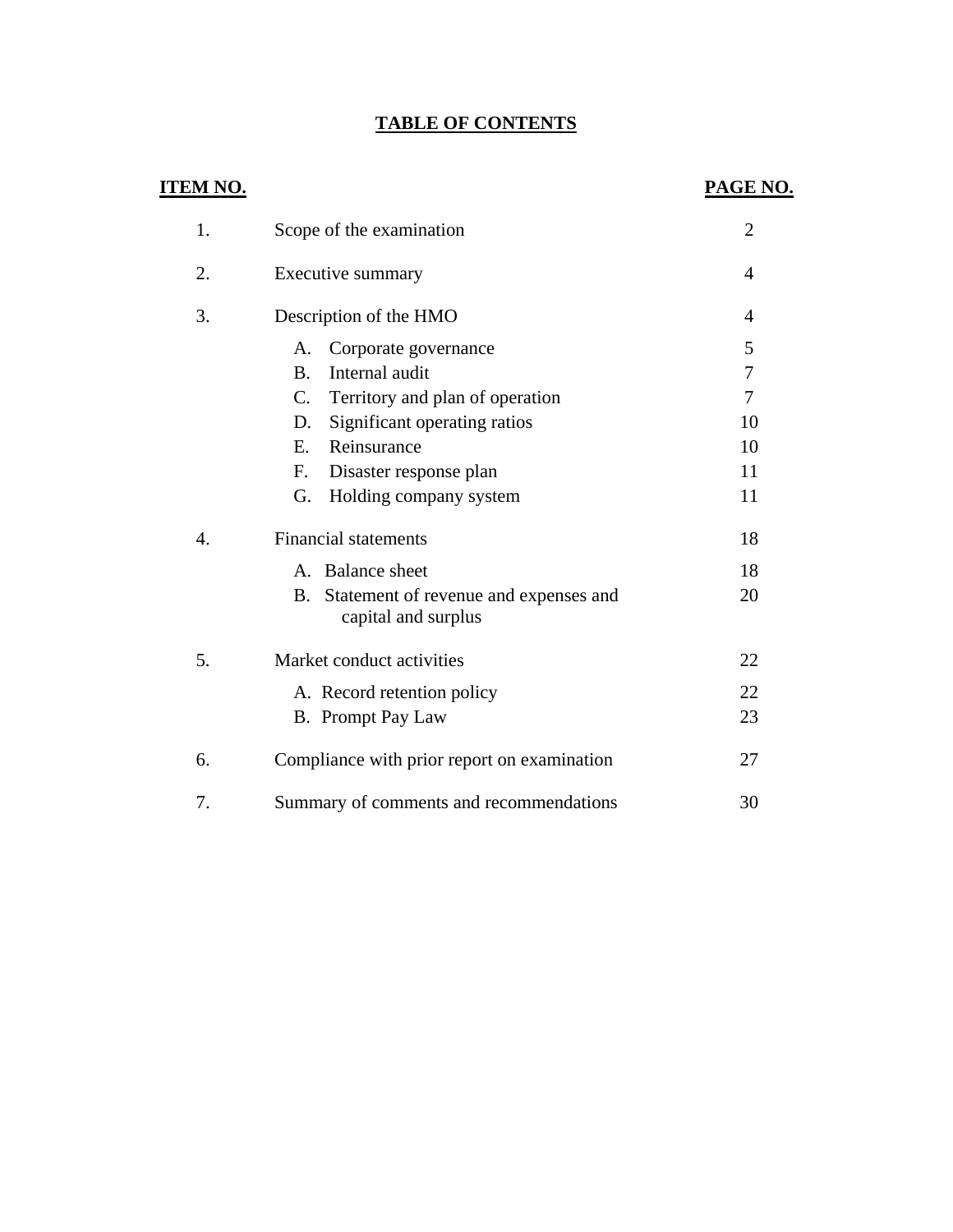

# NEW YORK STATE DEPARTMENTof FINANCIAL SERVICES

Andrew M. Cuomo **Maria T. Vullo** Maria T. Vullo

Governor Superintendent Superintendent Superintendent Superintendent Superintendent Superintendent Superintendent Superintendent Superintendent Superintendent Superintendent Superintendent Superintendent Superintendent Sup

July 20, 2017

Honorable Maria T. Vullo Superintendent of Financial Services Albany, New York 12257

Madam:

Pursuant to the requirements of the New York Insurance Law and New York Public Health Law, and acting in accordance with the instructions contained in Appointment Number 31353, dated May 27, 2015, attached hereto, I have made an examination into the condition and affairs of Senior Whole Health of New York, Inc., a for-profit health maintenance organization certified pursuant to the provisions of Article 44 of the New York Public Health Law, as of December 31, 2014, and respectfully submit the following report thereon.

The examination was conducted at the home office of Senior Whole Health of New York, Inc. located at 58 Charles Street, Cambridge, Massachusetts.

Wherever the designation the "HMO" appears herein, without qualification, it should be understood to indicate Senior Whole Health of New York, Inc.

Wherever the designation the "Department" appears herein, without qualification, it should be understood to indicate the New York State Department of Financial Services.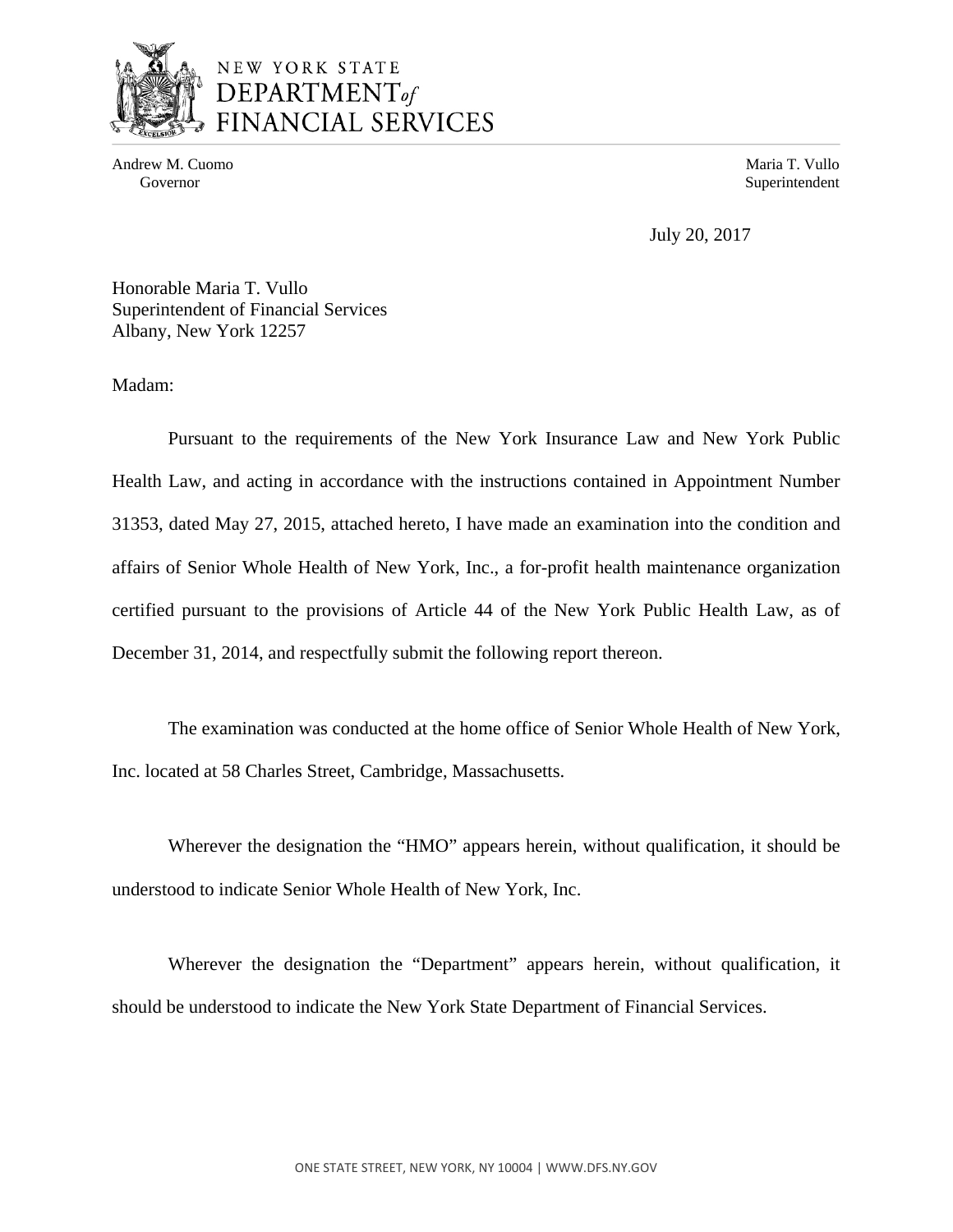# **1. SCOPE OF THE EXAMINATION**

Senior Whole Health of New York, Inc. was previously examined as of December 31, 2011. This examination of the HMO was a combined (financial and market conduct) examination and covered the three-year period from January 1, 2012 through December 31, 2014. The financial component of the examination was conducted as a financial examination, as defined in the National Association of Insurance Commissioners ("NAIC") *Financial Condition Examiners Handbook, 2015 Edition* (the "Handbook"). The financial examination was conducted observing the guidelines and procedures in the Handbook, and where deemed appropriate by the examiner, transactions occurring subsequent to December 31, 2014 were also reviewed.

The financial portion of the examination was conducted on a risk-focused basis in accordance with the provisions of the Handbook, which provides guidance for the establishment of an examination plan based on the examiner's assessment of risk in the HMO's operations and utilizes that evaluation in formulating the nature and extent of the examination. The examiner planned and performed the examination to evaluate the HMO's current financial condition, as well as to identify prospective risks that may threaten the future solvency of the HMO.

The examiner identified key processes, assessed the risks within those processes and assessed the internal control systems and procedures used to mitigate those risks. The examination also included an assessment of the principles used and significant estimates made by management, an evaluation of the overall financial statement presentation, and determined management's compliance with the Department's statutes and guidelines, Statutory Accounting Principles, as adopted by the Department, and NAIC annual statement instructions.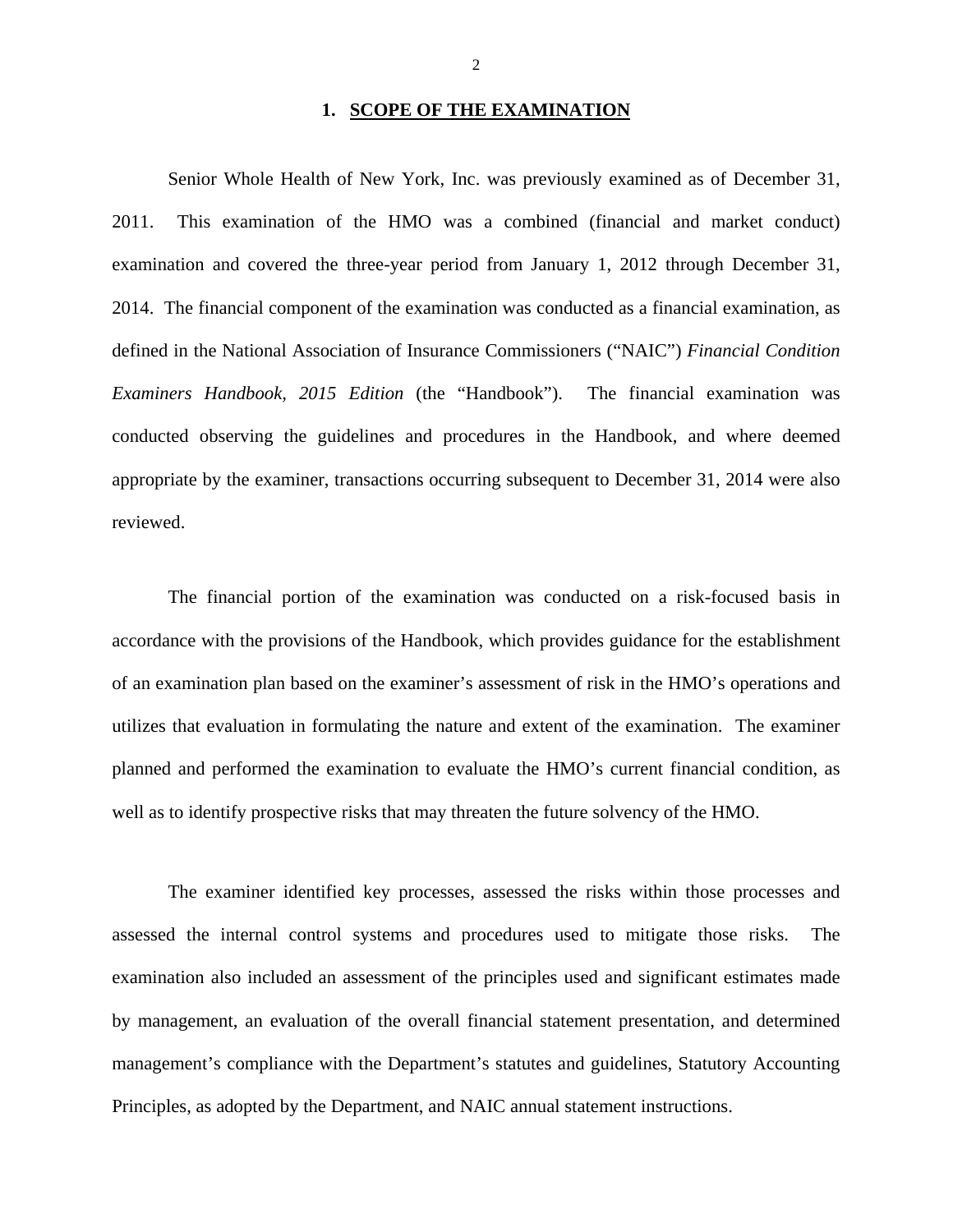Information concerning the HMO's organizational structure, business approach and control environment were utilized to develop the examination approach. The examination evaluated the HMO's risks and management activities in accordance with the NAIC's nine branded risk categories. These categories are as follows:

- Pricing/Underwriting
- Reserving
- Operational
- **Strategic**
- **Credit**
- **Market**
- **Liquidity**
- **Legal**
- Reputational

The examination also evaluated the HMO's critical risk categories in accordance with the

NAIC's ten critical risk categories. These categories are as follows:

- Valuation/Impairment of Complex or Subjectively Valued Invested Assets
- **Liquidity Considerations**
- **Appropriateness of Investment Portfolio and Strategy**
- Appropriateness/Adequacy of Reinsurance Program
- Reinsurance Reporting and Collectability
- Underwriting and Pricing Strategy/Quality
- Reserve Data
- Reserve Adequacy
- Related Party/Holding Company Considerations
- Capital Management

The HMO was audited annually, for the years 2012 through 2014, by the accounting firm PricewaterhouseCoopers LLP ("PwC"). The HMO received an unmodified opinion from PwC for each of those years. Certain audit workpapers of PwC were reviewed and relied upon in conjunction with this examination.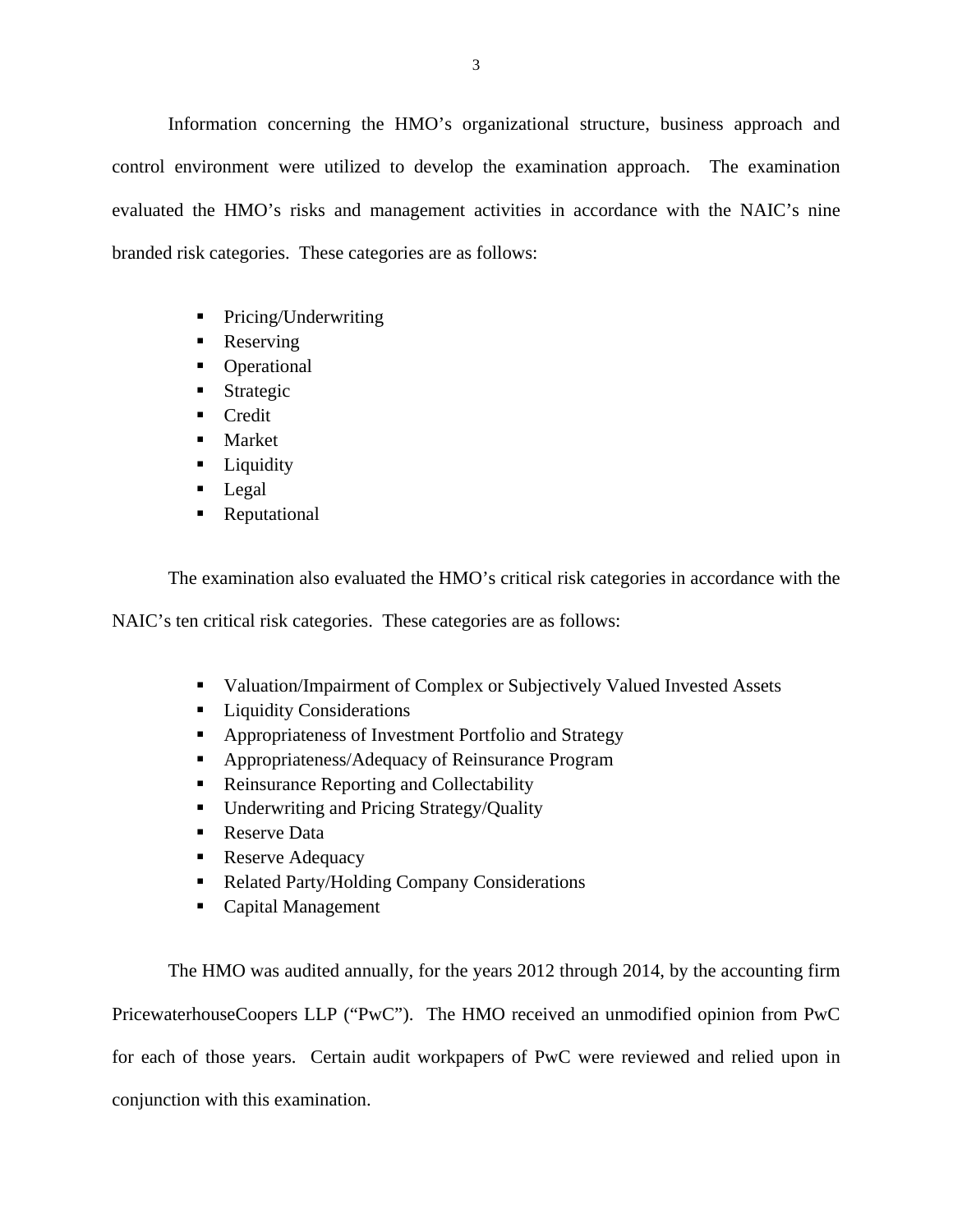The examiner reviewed the corrective actions taken by the HMO with respect to the recommendations contained in the prior report on examination. The results of the examiner's review are contained in Item No. 6 of this report.

This report on examination is confined to financial statements and comments on those matters which involve departures from laws, regulations or rules, or which are deemed to require an explanation or description.

### **2. EXECUTIVE SUMMARY**

The results of this examination revealed certain material deficiencies during the examination period. The most significant findings of this examination include the following:

- The HMO and TA Associates US Holding Company failed to comply with Part 98 of New York State Department of Health ("DOH") Regulation (10 NYCRR 98-1.9(a)) when they did not obtain approval from DOH prior to the implementation of a change in control of the HMO.
- The HMO failed to comply with Section 3224-a(a) of the New York Insurance Law ("Prompt Pay Law") with regard to its non-Medicare claims.
- The HMO failed to comply with Section 3224-a(b) of New York Insurance Law ("Prompt Pay Law") with regard to the denial of its non-Medicare claims.

### **3. DESCRIPTION OF THE HMO**

The HMO is a for-profit stock company that was incorporated in the State of New York on August 1, 2006. The HMO received a Certificate of Authority ("Certificate"), effective August 17, 2006, from the New York State Department of Health ("DOH") to operate as a health maintenance organization pursuant to Article 44 of the New York State Public Health Law. In addition, the Certificate also empowered the HMO to enroll members covered under the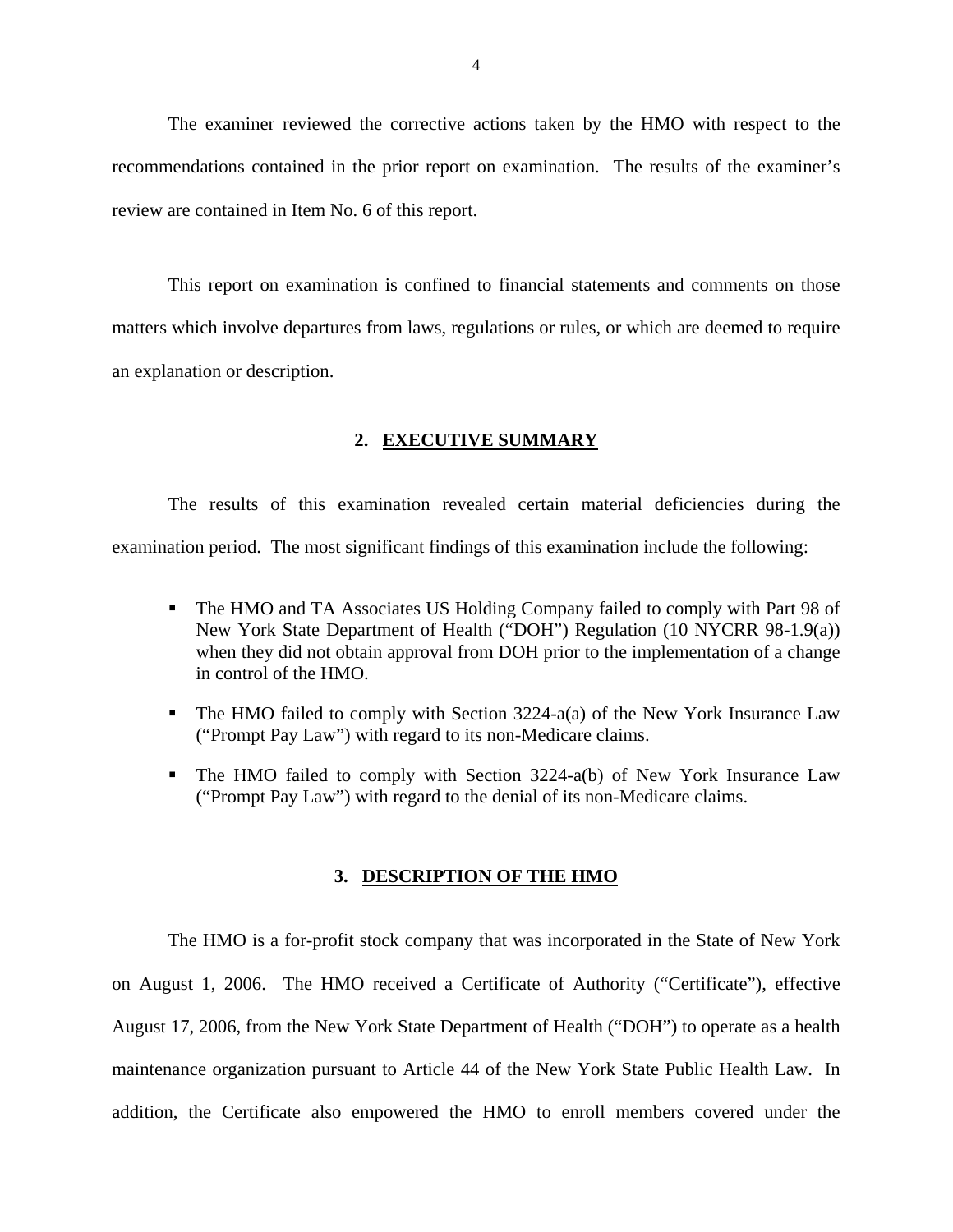Medicare program. Subsequent to the HMO commencing business on January 1, 2007, DOH granted the HMO an amended Certificate, effective September 15, 2007, which permitted the HMO to participate in New York State's Medicaid Advantage Program.

Medicare and Medicaid Services to operate as a "Special Needs Plan" ("SNP") to its members. The HMO provides managed health care services to dual-eligible members who qualify to receive Medicare and Medicaid. The HMO also received authorization from the Centers for SNPs were created by the United States Congress within the Medicare Modernization Act of 2003 as a new type of Medicare managed care plan which focus on certain groups of Medicare beneficiaries: the institutionalized, dual-eligible (Medicare and Medicaid) and beneficiaries with severe or disabling chronic conditions. Beginning in October 2012, DOH granted the HMO approval to write Managed Long Term Care Plan insurance.

# A. Corporate Governance

Pursuant to the HMO's by-laws, the board of directors of the HMO shall not be fewer than one (1) nor more than ten (10) members. As of December 31, 2014, the directors of the HMO were as follows:

| Name and Residence       | <b>Principal Business Affiliation</b> |
|--------------------------|---------------------------------------|
| Wayne Brian Lowell       | Chairman and Chief Executive Officer, |
| Irvine, California       | Senior Whole Health of New York, Inc. |
| Scott Latimer, M.D.      | Chief Medical Officer,                |
| Cambridge, Massachusetts | Senior Whole Health of New York, Inc. |
| David Kleinhanzl         | President,                            |
| Stoneridge, New York     | Senior Whole Health of New York, Inc. |

The minutes of all meetings of the board of directors and committees thereof held during the examination period were reviewed. The HMO's by-laws require that the board of directors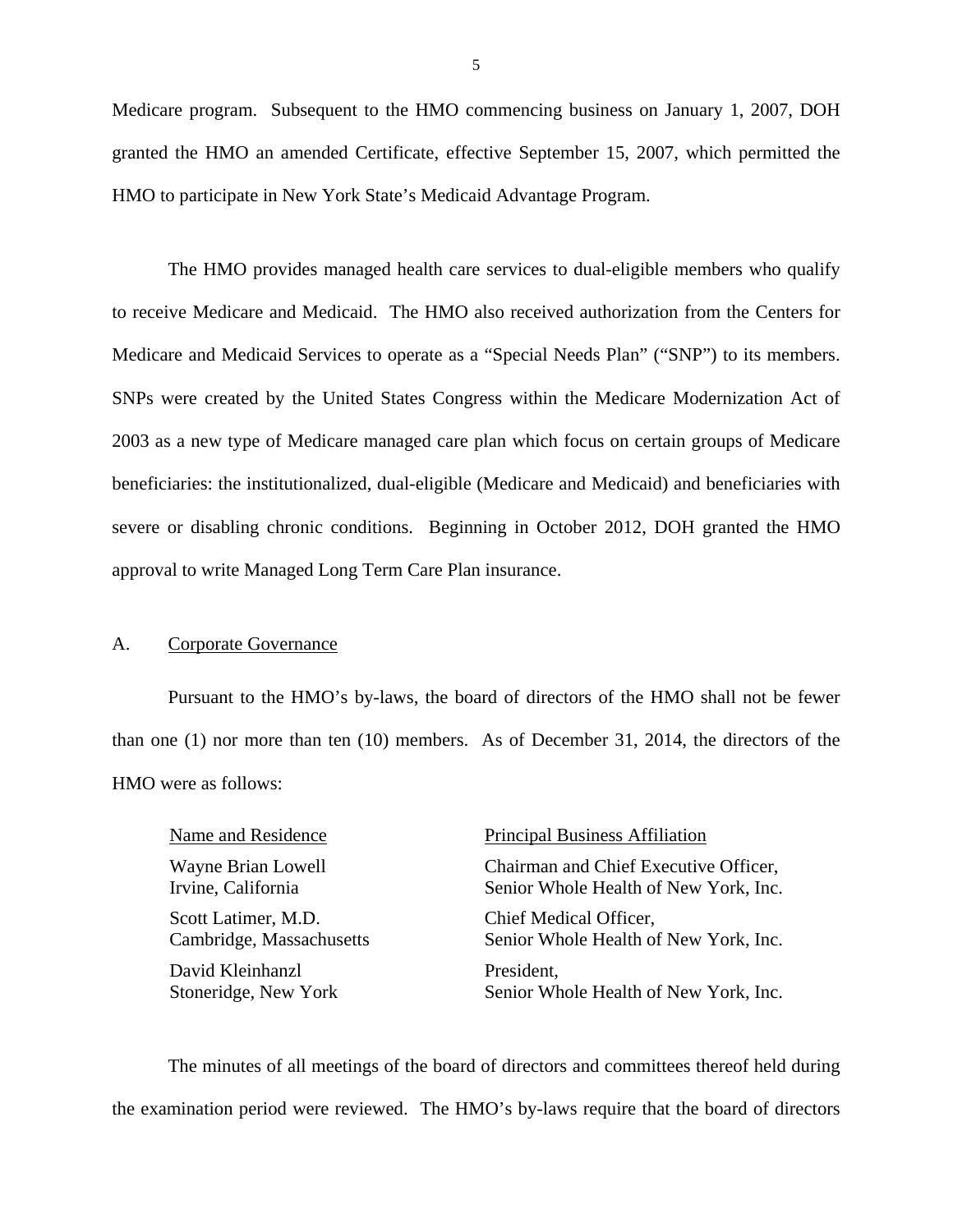meet at least quarterly. The review indicated all board and committee meetings were well attended, with all board members attending at least one-half of the meetings they were eligible to attend. However, it was noted that the board members failed to "sign off" on the prior report on examination.

Section 312(b) of the New York Insurance Law states:

"(b) A copy of the report shall be furnished by such insurer or other person to each member of its board of directors and each such member shall sign a statement which shall be retained in the insurer's files confirming that such member has received and read such report."

It is recommended that the HMO comply with Section 312(b) of the New York Insurance Law by requiring each member of its board of directors to sign a statement, which shall be retained in the insurer's files, confirming that such board member received and read the prior report on examination issued by the Department.

A similar recommendation was included in the prior report on examination.

Subsequent to the examination date, the HMO provided signed statements from each board member confirming they have received and read the Department's issued prior report on examination, as required of Section 312(b) of the New York Insurance Law.

As of December 31, 2014, the principal officers of the HMO were as follows:

| Name                     | Title                                                |
|--------------------------|------------------------------------------------------|
| Wayne Brian Lowell       | Chairman and Chief Executive Officer                 |
| David Kleinhanl          | President                                            |
| Thurman Rae Justice, CPA | <b>Chief Financial Officer</b>                       |
| Carissa Neubig           | Chief Administrative Officer and Corporate Secretary |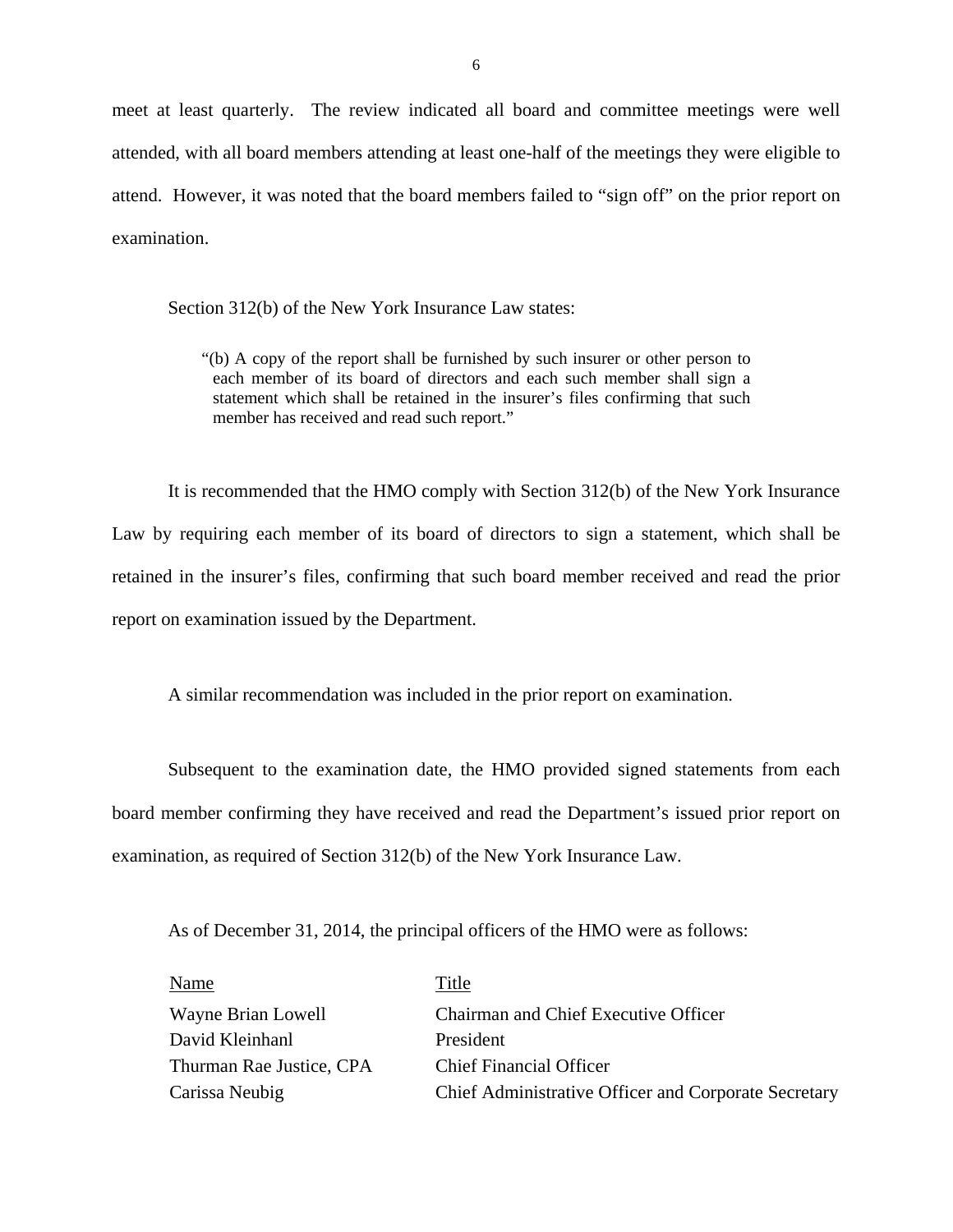#### B. Internal Audit

 internal audit director, including details of the internal audit director's compensation. Documentation of this review should be maintained by the audit committee. As of December 31, 2014, the HMO did not staff an internal audit function. Given the significant growth of the HMO over the past several years and as a best practice, the HMO's board members should periodically review the requirements for an internal audit function and document their decision in their meeting minutes. Any internal audit function should be independent of management and adhere to the guidance promulgated under the Institute of Internal Auditors' International Standards for the Professional Practice of Internal Auditing ("Standards"). Consistent with the Standards, the internal audit function should be aligned under the direct supervision of the audit committee, with administrative reporting to management. In addition, the audit committee should take the responsibility for reviewing the performance of the

As a best business practice, it is recommended that the HMO ensures that its board members periodically review the requirements for an internal audit function and document their decision in their meeting minutes. It is also recommended, in the event that the HMO establishes an internal audit function, such internal audit function be maintained under the direct supervision of the audit committee, with administrative reporting to management. It is further recommended that the HMO's audit committee should take the responsibility of reviewing the internal audit director's performance and compensation.

# C. Territory and Plan of Operation

The HMO obtained its Certificate from the New York State Department of Health as a Medicaid Advantage Plan on September 15, 2007. The Certificate was later amended to allow the HMO to offer Medicaid Advantage Plus on July 1, 2008, and Managed Long Term Care on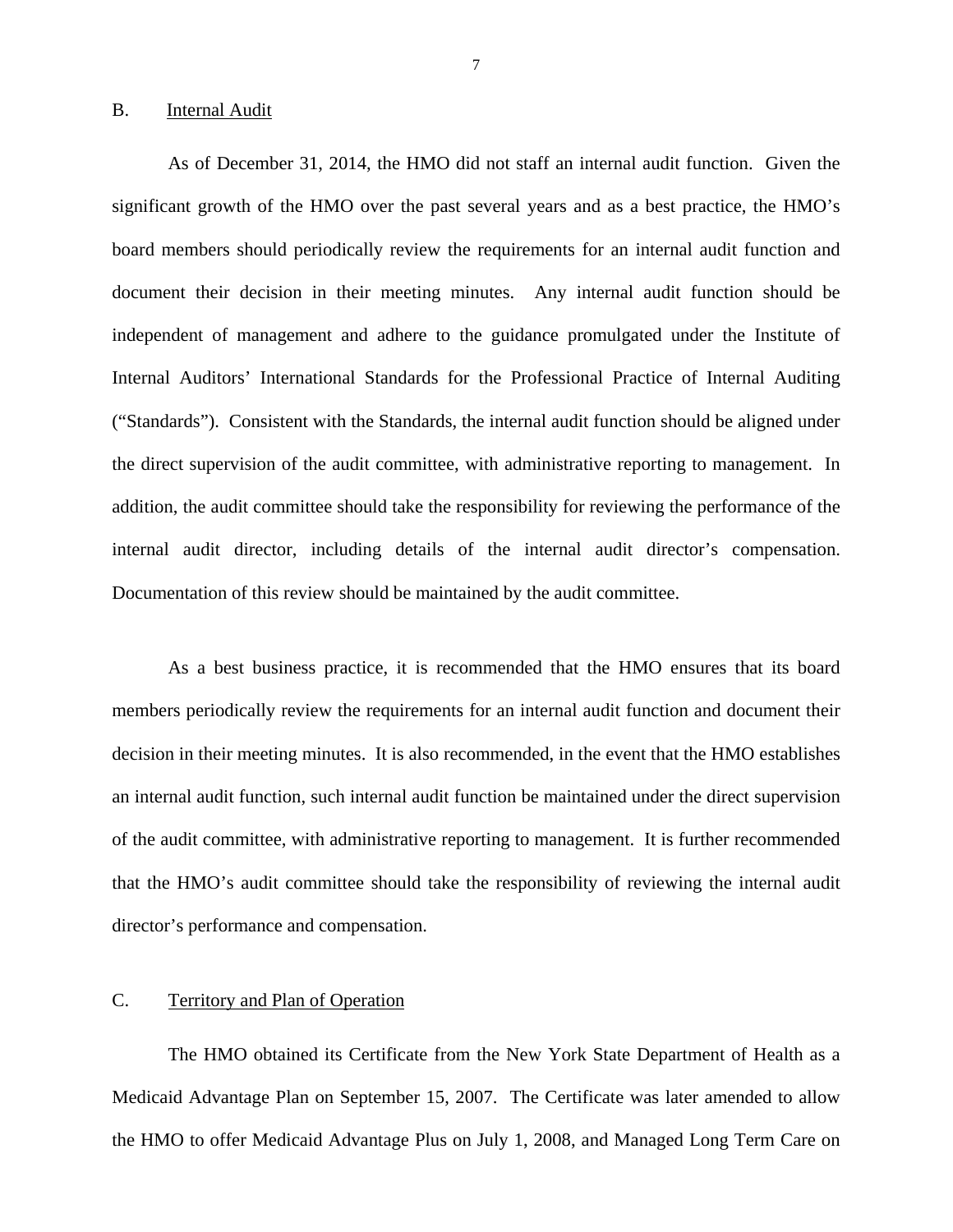October 1, 2012. In 2012, the HMO was authorized to conduct business in the following twelve (12) counties in Upstate New York:

| Albany   | Montgomery | Schenectady |
|----------|------------|-------------|
| Columbia | Orange     | Ulster      |
| Dutchess | Rensselaer | Warren      |
| Greene   | Saratoga   | Washington  |

As of June 1, 2012, the HMO was also authorized to conduct business in the following four (4) counties in New York City:

New York Bronx Kings Queens

As of December 31, 2012, the HMO discontinued operations in all twelve (12) counties in Upstate New York. Effective January 1, 2013, the HMO only operated in the aforementioned four (4) counties in New York City.

The HMO reported premiums written totaling \$98,489,943 during the three-year period under examination, from January 1, 2012 through December 31, 2014. Below is a summary of the HMO's total written premiums by county during the examination period.

| <b>County</b>   | 2012            | 2013        | 2014         | Total           |
|-----------------|-----------------|-------------|--------------|-----------------|
| Albany          | 8,466,966<br>\$ |             |              | 8,466,966<br>\$ |
| <b>Bronx</b>    | 1,176,694       | \$4,611,047 | \$13,186,622 | 18,974,363      |
| Columbia        | 537,074         |             |              | 537,074         |
| <b>Dutchess</b> | 965,243         |             |              | 965,243         |
| Greene          | 134,085         |             |              | 134,085         |
| Kings           | 166,219         | 7,442,896   | 20,679,082   | 28,288,197      |
| Montgomery      | 412,991         |             |              | 412,991         |
| New York        | 547,023         | 3,576,153   | 10,027,877   | 14, 151, 053    |
| Orange          | 1,384,192       |             |              | 1,384,192       |
| Queens          | 14,908          | 2,132,956   | 9,276,180    | 11,424,044      |
| Rensselaer      | 3,910,674       |             |              | 3,910,674       |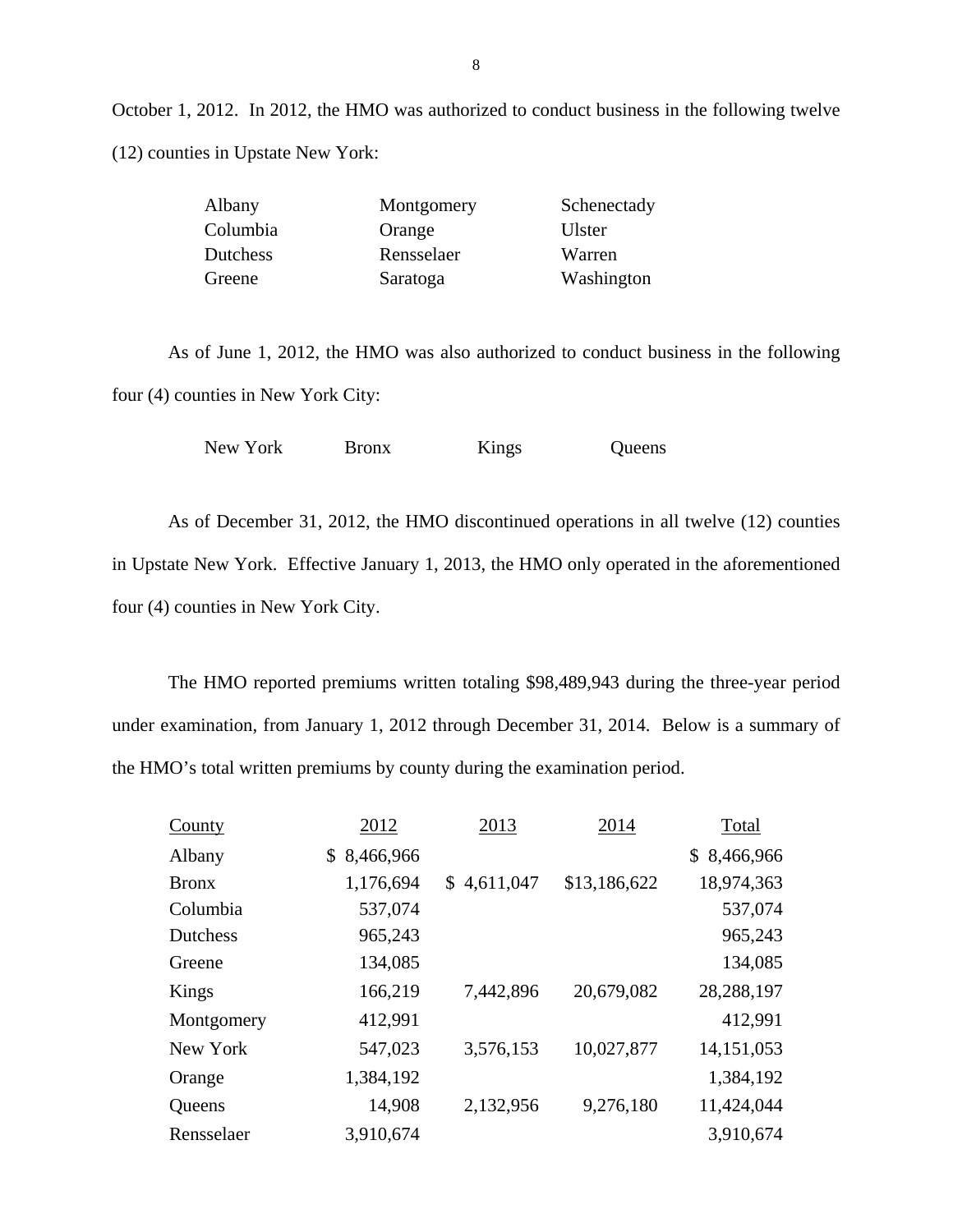| Saratoga    | 1,408,522           |              |                     | 1,408,522    |
|-------------|---------------------|--------------|---------------------|--------------|
| Schenectady | 2,583,627           |              |                     | 2,583,627    |
| Ulster      | 4,660,153           |              |                     | 4,660,153    |
| Warren      | 701,210             |              |                     | 701,210      |
| Washington  | 487,549             |              |                     | 487,549      |
| Total       | <u>\$27,557,130</u> | \$17,763,052 | <u>\$53,169,761</u> | \$98,489,943 |

The following is a summary of the HMO's total premiums written by line of business for the three-year period under examination:

| Line of Business                                   |     | Total        |
|----------------------------------------------------|-----|--------------|
| Medicare Advantage (including Part D)              | -SS | 14.772       |
| Medicaid Advantage (including Part D)              |     | 9,186,310    |
| Medicaid Advantage Plus and Managed Long Term Care |     | 89,288,861   |
| Total                                              |     | \$98,489,943 |

The HMO utilizes in-house New York licensed agents that are direct employees of the HMO's affiliate, Senior Whole Health Management Company, Inc. Based on the requirements of the Centers for Medicare and Medicaid Services ("CMS") and the New York State Department of Health, such agents are precluded from making personal contact and a direct solicitation with prospective individual members. Instead, the agents must direct their efforts towards CMS and the local Social Services Departments within each geographic county where the HMO conducts its business. The HMO provides a Special Needs Plan available to citizens 65 years of age or older and other low income adults who are dual eligible (Medicare and Medicaid) recipients. The HMO's health insurance program combines traditional health care services with social support services to accommodate members' collective health, independence and home living needs.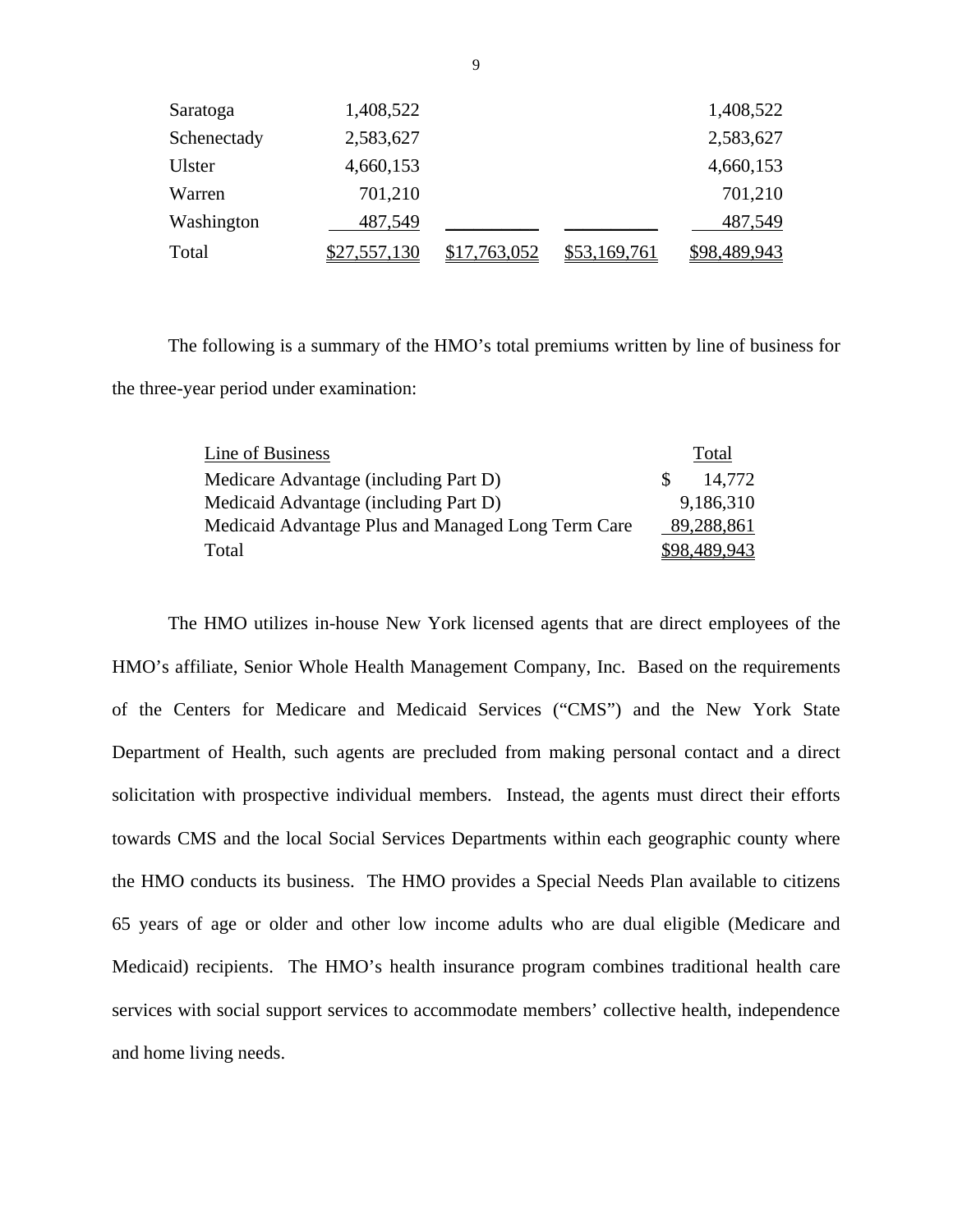The chart below depicts the total HMO enrollment and the decrease or increase for the periods covered by this examination:

| Year | Enrollment | Increase / Decrease |
|------|------------|---------------------|
| 2012 | 798.       |                     |
| 2013 | 632.       | 20.8% decrease      |
| 2014 | 1.812      | 186.7% increase     |

# D. Significant Operating Ratios

The following ratios have been computed, as of December 31, 2014, based upon the results of this examination. The ratios presented below are on an earned-incurred basis and encompass the three-year period covered by this examination:

|                                                        | Amounts        | Ratios      |
|--------------------------------------------------------|----------------|-------------|
| Claims                                                 | \$87,540,793   | 88.88%      |
| Claims adjustment expenses                             | 6,914,853      | 7.02%       |
| General administrative expenses                        | 17,403,465     | 17.67%      |
| Increase in reserves for accident and health contracts | (1,836,000)    | $(1.86\%)$  |
| Net underwriting loss                                  | (11, 533, 168) | $(11.71\%)$ |
| Premiums earned                                        | \$98,489,943   | 100.00%     |

# E. Reinsurance

The HMO held the following ceded reinsurance coverage in effect with Highmark Life Insurance Company, an authorized reinsurer, at December 31, 2014:

| <b>Effective Period</b>   | HMO's Retention                   | Reinsurer's Liability                                                                                                                 |
|---------------------------|-----------------------------------|---------------------------------------------------------------------------------------------------------------------------------------|
| $7/1/2014$ thru 6/30/2015 | $$200,000$ annually<br>per member | \$2 million per member, per contract<br>year, in excess of \$200,000 annually<br>per member; \$2 million per member,<br>per lifetime. |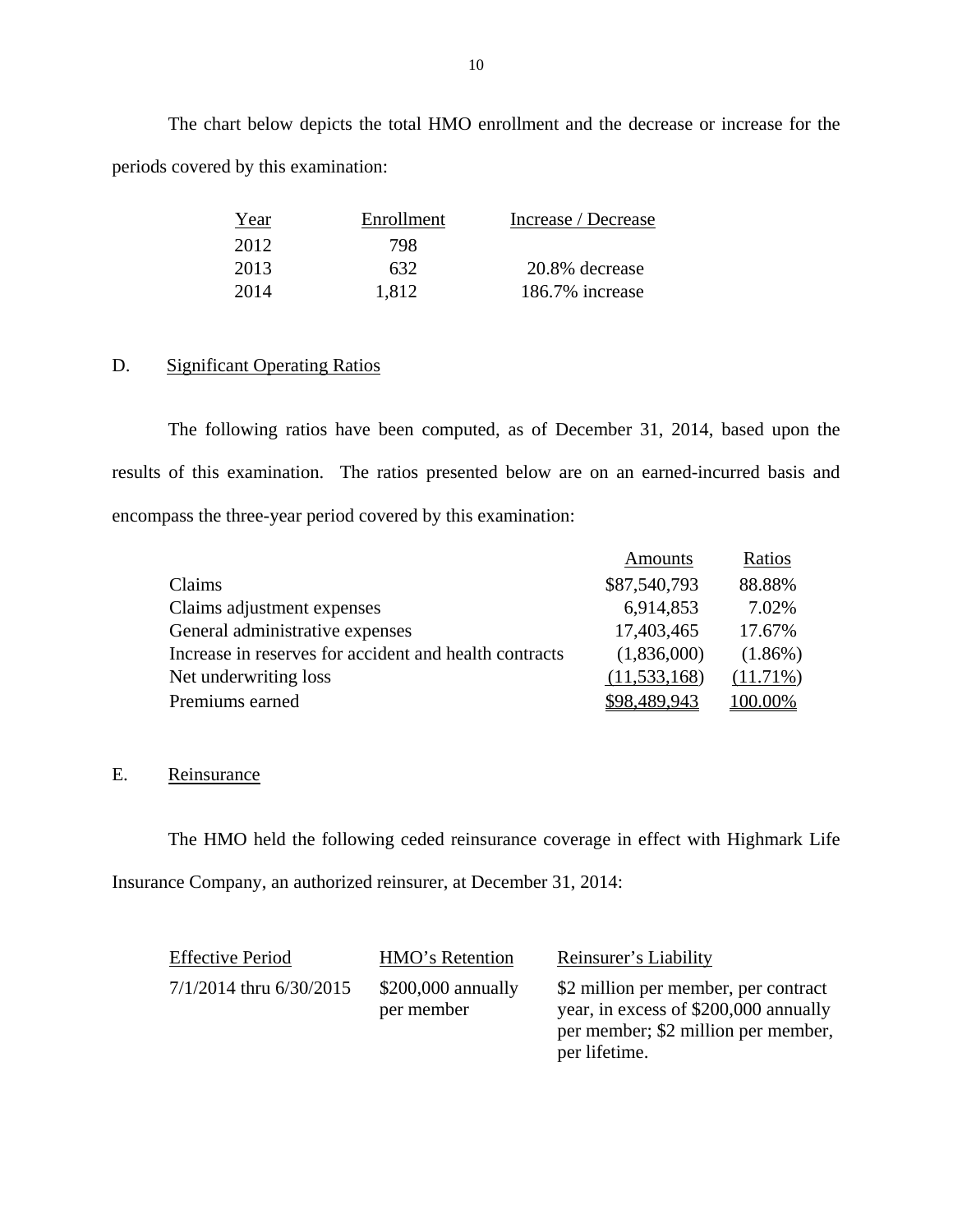The reinsurance agreement noted above contained the required clauses, including the insolvency clause, prescribed by Section 1308 of the New York Insurance Law.

### F. Disaster Response Plan

It was noted that the HMO failed to file the Department's Disaster Response Plan Questionnaire and Business Continuity Plan Questionnaire with the Department by June 1, 2015, as required by Insurance Circular Letter No. 4 (2015).

It is recommended that the HMO complete and file the Disaster Response Plan Questionnaire and Business Continuity Plan Questionnaire with the Department, as required by Insurance Circular Letter No. 4 (2015).

Subsequent to the due date of June 1, 2015, the HMO submitted to the Department its Disaster Response Plan Questionnaire and Business Continuity Plan Questionnaire.

# G. Holding Company System

On December 9, 2015, subsequent to the examination date, the HMO provided the New York State Department of Health ("DOH") and the Department with written notice that in February 2012, TA Associates, Inc., the ultimate parent of the HMO, had converted to a Delaware limited partnership known as TA Associates L.P., the general partner of which is TA Associates US Holding Corp. ("TAUS").

# Part 98 of DOH Regulation 10 NYCRR 98-1.9(a) states:

"No person shall acquire control of any New York State-certified MCO, whether by purchase of its securities or otherwise, unless it receives the commissioner's prior approval, which shall not be issued until the commissioner has consulted with the superintendent, as appropriate."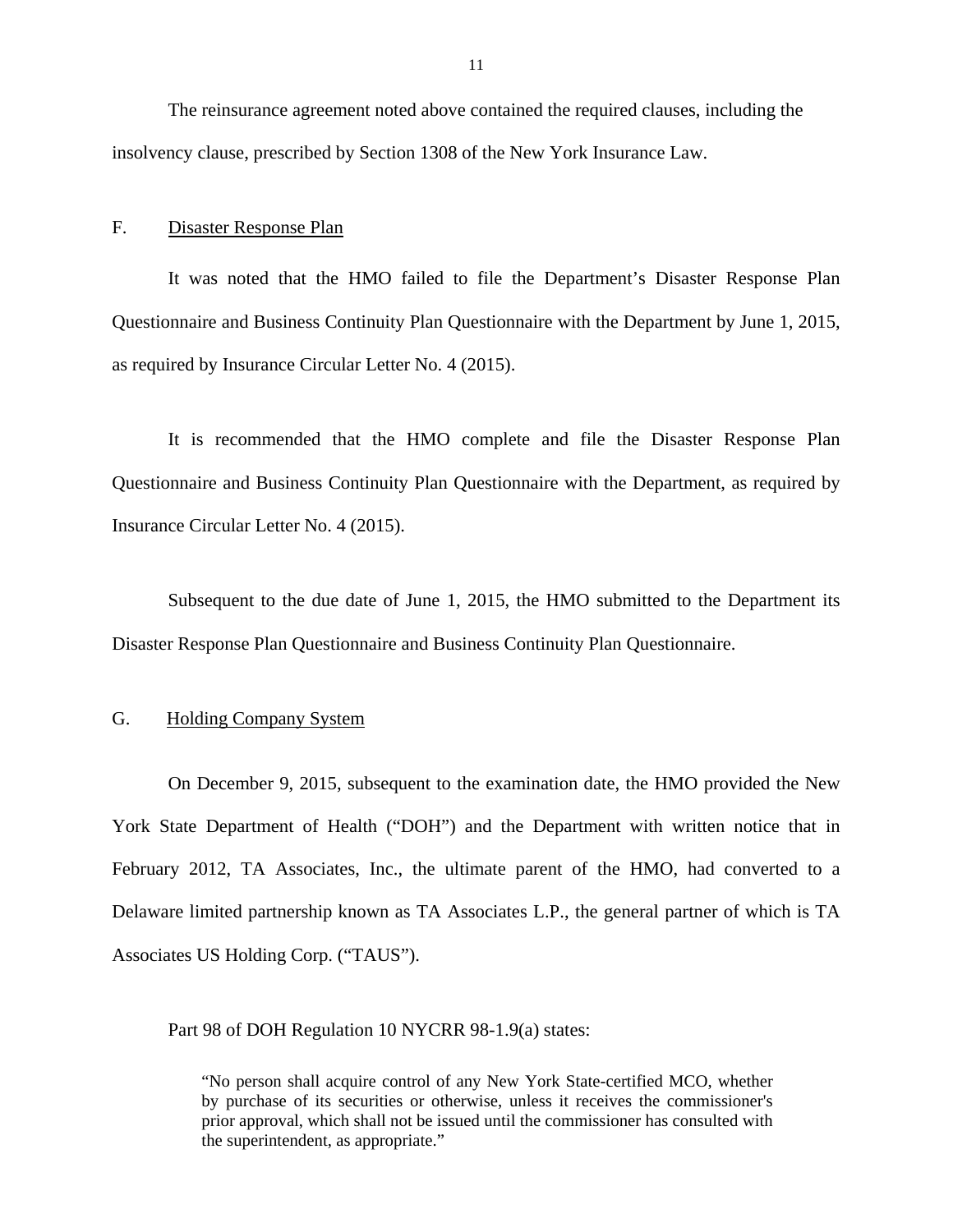TAUS did not receive approval for the acquisition of control of the HMO, and appeared to have violated Part 98 of DOH Regulation 10 NYCRR 98-1.9(a), which required prior approval from the commissioner of DOH for such acquisition. On January 29, 2016, TAUS submitted an application to DOH for the acquisition of the HMO to which determination and handling of such matter has been addressed by DOH.

It is recommended that if there is a change in control of the HMO, the potential controlling person and the HMO obtain approval from DOH prior to the implementation of such control change, as required by 10 NYCRR 98-1.9(a).

The following chart depicts the HMO's reporting of the relationship with members of its holding company system as of December 31, 2014. The percentages included in the chart reflect each entities' proportionate ownership.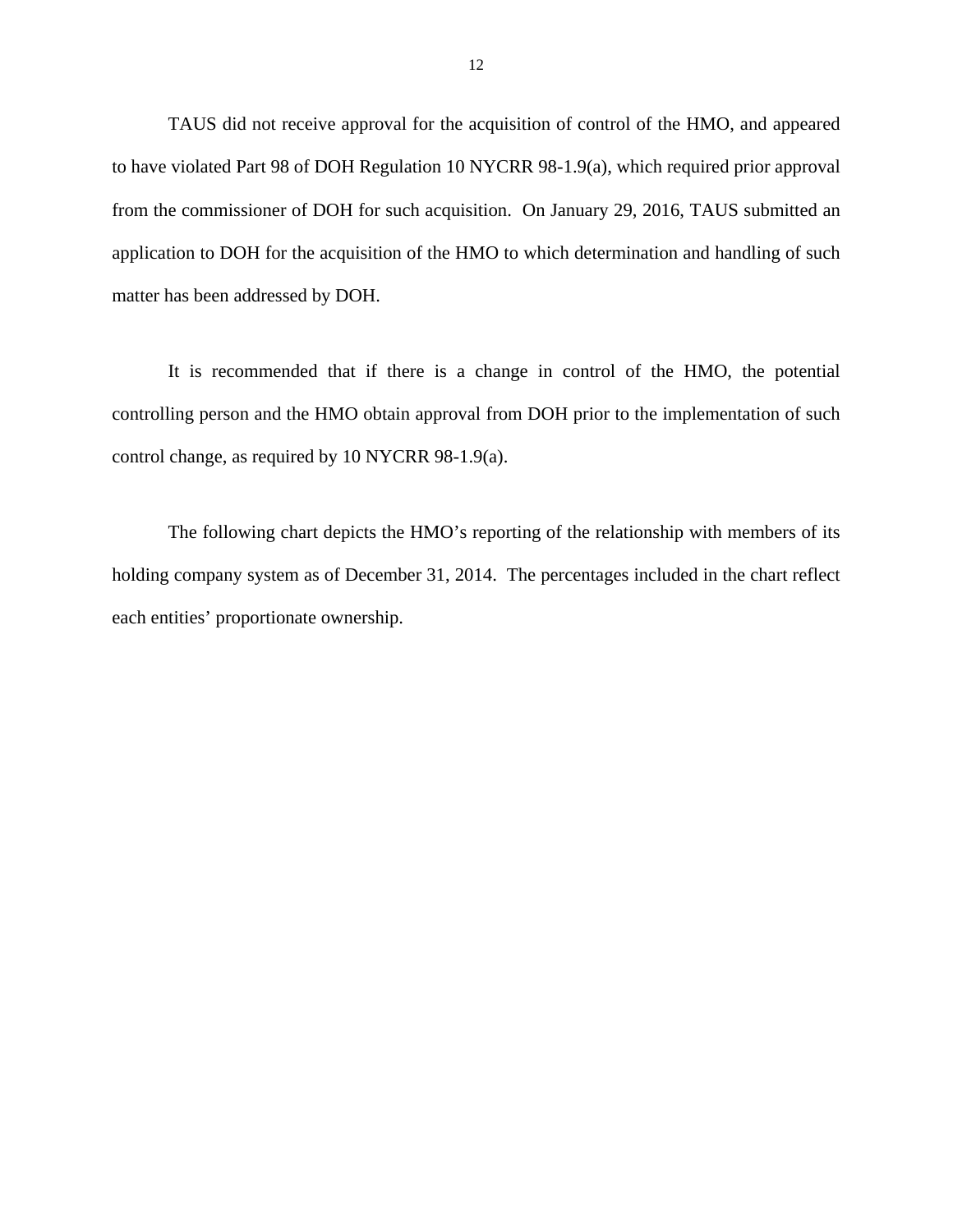

Note: The board of directors of TA Associates, Inc. had established an investment committee and had delegated to that committee the authority to exercise control over the funds with regard to TA Associates, Inc.'s investments in SWH Holdings and over SWH Holdings or any of the entities owned or controlled by SWH Holdings. If DOH approves TAUS's acquisition of the HMO, the investment committee will no longer have that authority.

### Description of Ownership as of December 31, 2014

Senior Health Holdings, LLC ("SHH-LLC") was organized to act as a holding company for Senior Health Holdings, Inc. ("SHH-INC"). SHH-INC is the immediate parent company of the HMO and Senior Whole Health, LLC, a Delaware LLC, organized to provide Medicare and Medicaid benefits in Massachusetts.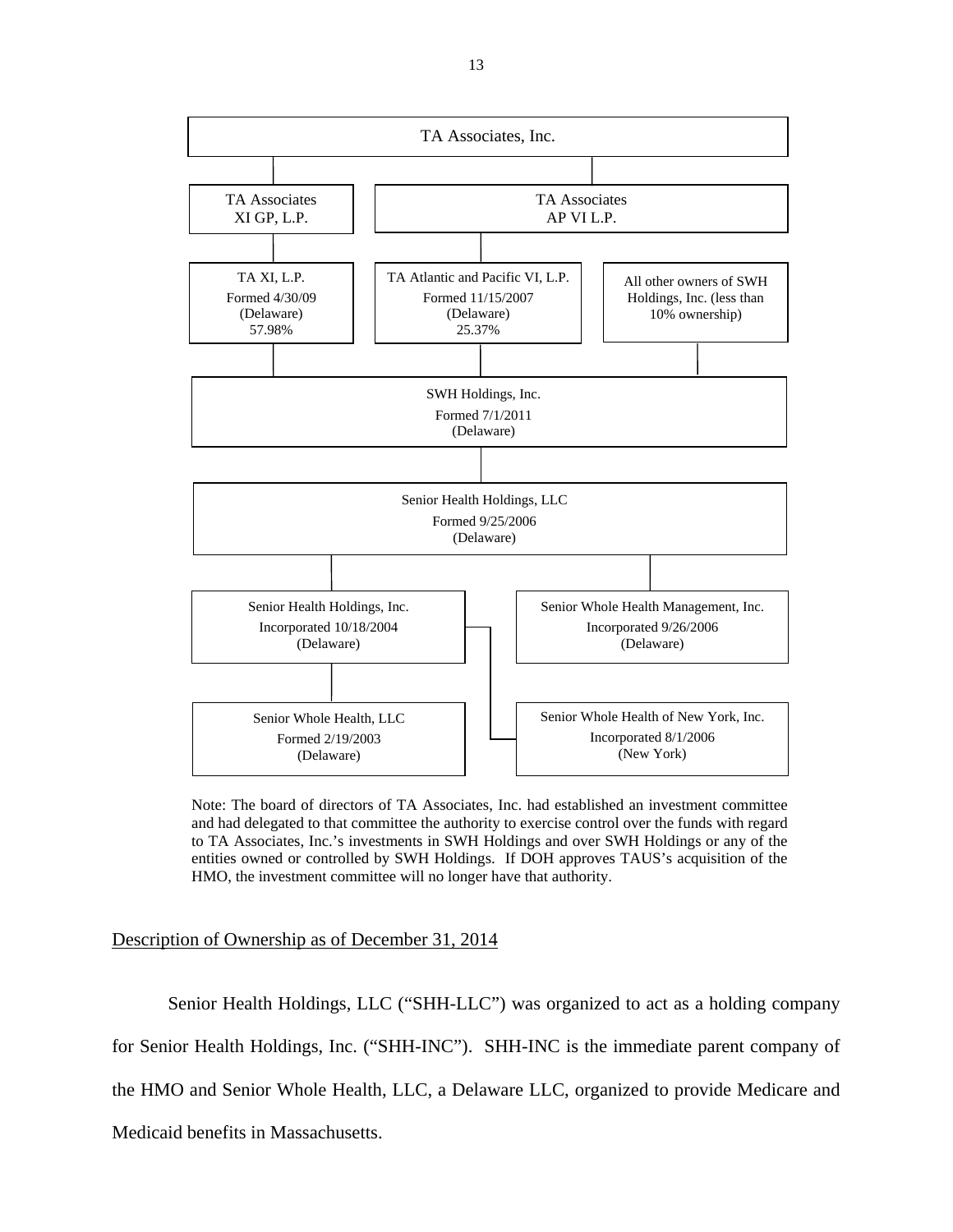On July 27, 2011, the Department received an application from SWH Holdings, Inc. for the acquisition of the HMO, by obtaining control of SHH LLC. A Department investigation revealed that TA Associates, Inc. controlled SWH Holdings, Inc.

### TA Associates, Inc. ("TA")

TA, founded in 1968 as a Delaware limited partnership, headquartered in Boston, Massachusetts, with satellite offices in Menlo Park, New Jersey; London, England; Mumbai, India; and Hong Kong, China, is an international private equity firm specializing in acquisitions, capital growth, financing, and initial public offerings. TA had investments that are spread across a range of industries, including technology, healthcare, consumer products, financial services and business services.

The ultimate control of the HMO would reside with the members of TA Associates, Inc.'s investment committee. TA's control of the HMO was determined by virtue of TA's position as a general partner of the intermediate entities.

# Senior Health Holdings, LLC ("SHH-LLC")

SHH-LLC was organized on September 25, 2006 as a Delaware limited liability company. SHH-LLC's principal business activities are to: (i) act as a direct holding company for Senior Health Holdings, Inc. and Senior Whole Health Management, Inc.; and (ii) provide capital indirectly to Senior Whole Health of New York, Inc., via Senior Health Holdings, Inc.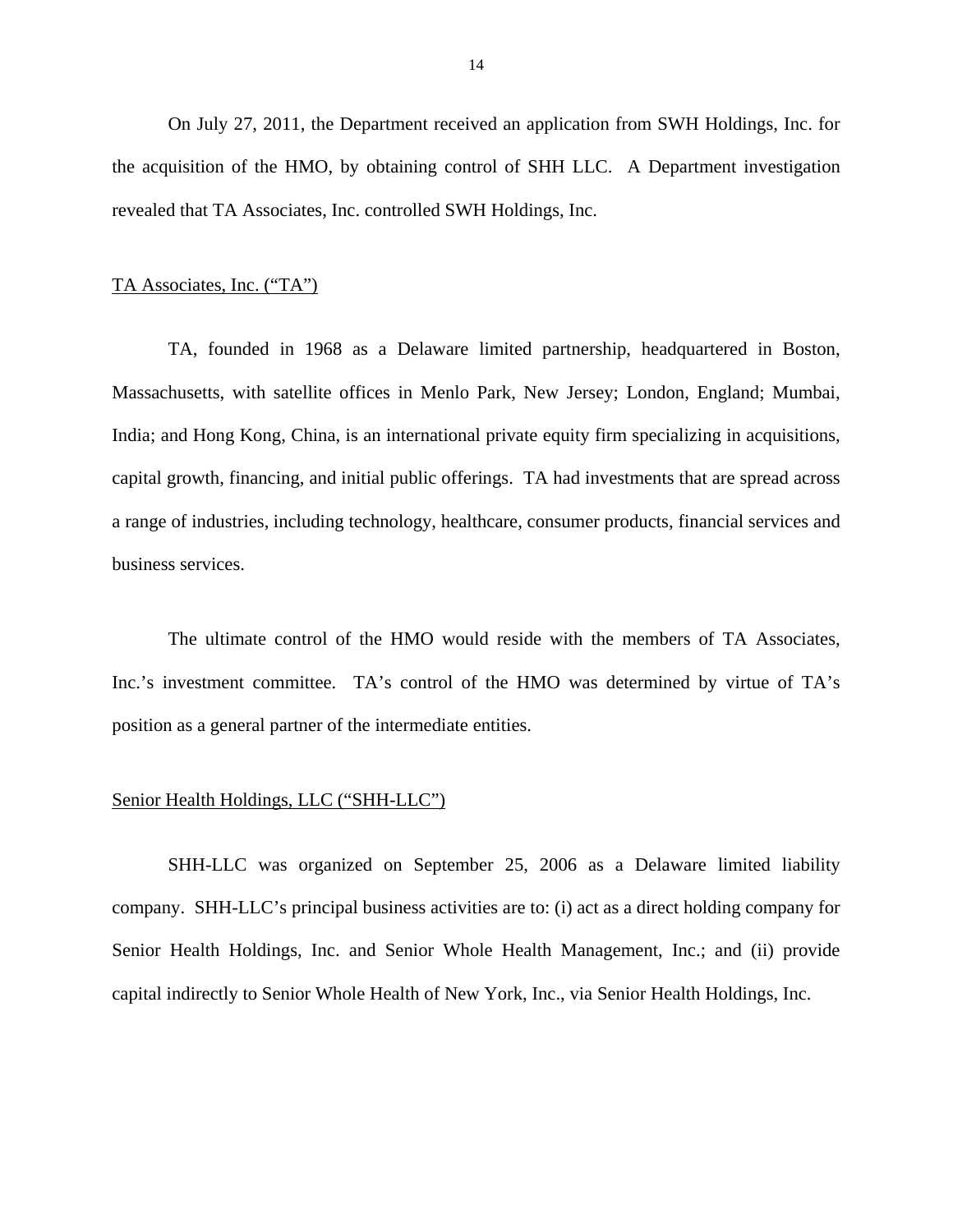#### Senior Health Holdings, Inc. ("SHH-INC")

SHH-INC, initially organized on April 30, 2004 as a Delaware limited liability company, was reorganized on October 18, 2004 to a Delaware corporation. SHH-INC's principal business activity is to act as a direct holding company for the following two affiliated entities: Senior Whole Health, LLC and Senior Whole Health of New York, Inc.

# Senior Whole Health, LLC ("SWH-LLC")

SWH-LLC was organized on February 19, 2003 as a Delaware limited liability company. SWH-LLC's principal business activity is to provide a new model of health care that expands the provisions of Medicaid and Medicare managed care services to the elderly population in Massachusetts. Such managed care services are provided under a Senior Care Organization contract with Centers for Medicare and Medicaid in partnership with the Commonwealth of Massachusetts.

### Senior Whole Health Management Company, Inc. ("SWH-MGT")

SWH-MGT was incorporated on September 29, 2006 as a Delaware corporation. Its principal business function is to provide administrative and management services to SWH-LLC and Senior Whole Health of New York, Inc. by entering into Outsourced Service agreements and Equipment and Personnel Lease agreements with the aforementioned affiliates.

At December 31, 2014, the HMO had the following inter-company agreements in effect with SWH-MGT: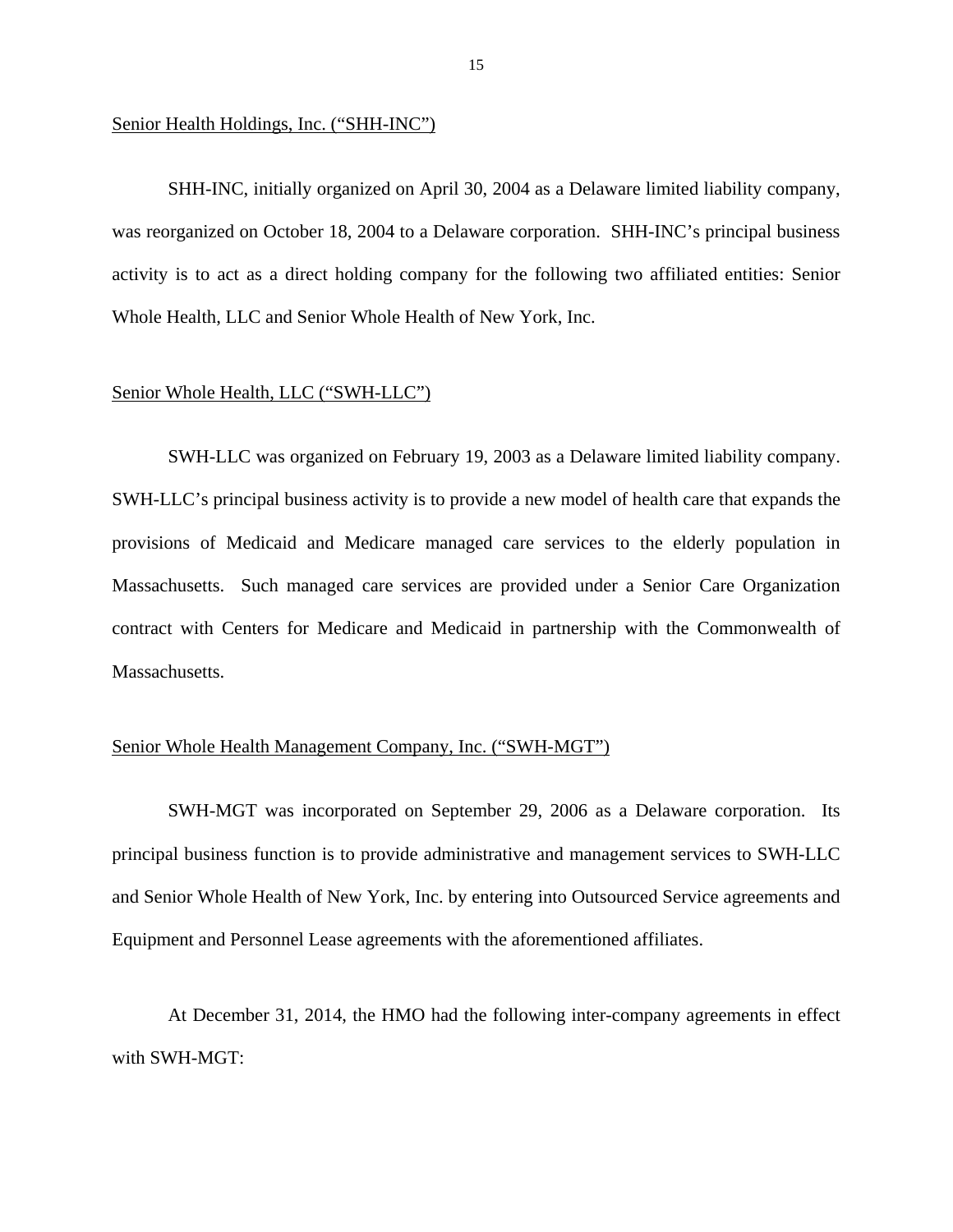#### Outsourced Services Agreement effective October 1, 2006 (Joint Services Agreement)

SWH-MGT provides the HMO with various services, including: accounting/auditing, claims processing, legal compliance, marketing/public relations, information network and software systems, provider credentialing, etc. Reimbursement is on an allocated cost basis with monthly fees payable. Personnel costs charged for services rendered in connection with said agreement pertain only to those used in common (joint expenses) between Senior Whole Health of New York Inc. and any other entities within the holding system.

This agreement, which was amended effective October 1, 2011, was filed with the New York State Department of Health ("DOH") and approved on May 30, 2013. The submission of the original agreement was approved by DOH on August 17, 2006, concurrent with DOH's approval of the HMO's initial certificate of authority. The Department accepted the original agreement on November 8, 2008.

### Equipment and Personnel Lease Agreement

SWH-MGT leases to the HMO the services of SWH-MGT's employees and all equipment necessary for the operation of the HMO. Personnel costs charged for services rendered in connection with said agreement shall pertain only to those employees whose time is wholly dedicated to the business and affairs of Senior Whole Health of New York, Inc. Reimbursement is on a cost basis with monthly charges paid monthly.

This initial agreement, effective October 1, 2006, was approved by DOH on August 17, 2006. The Department accepted the initial agreement for filing on November 8, 2008. This agreement was amended, effective June 19, 2009, and approved by DOH on June 2, 2009.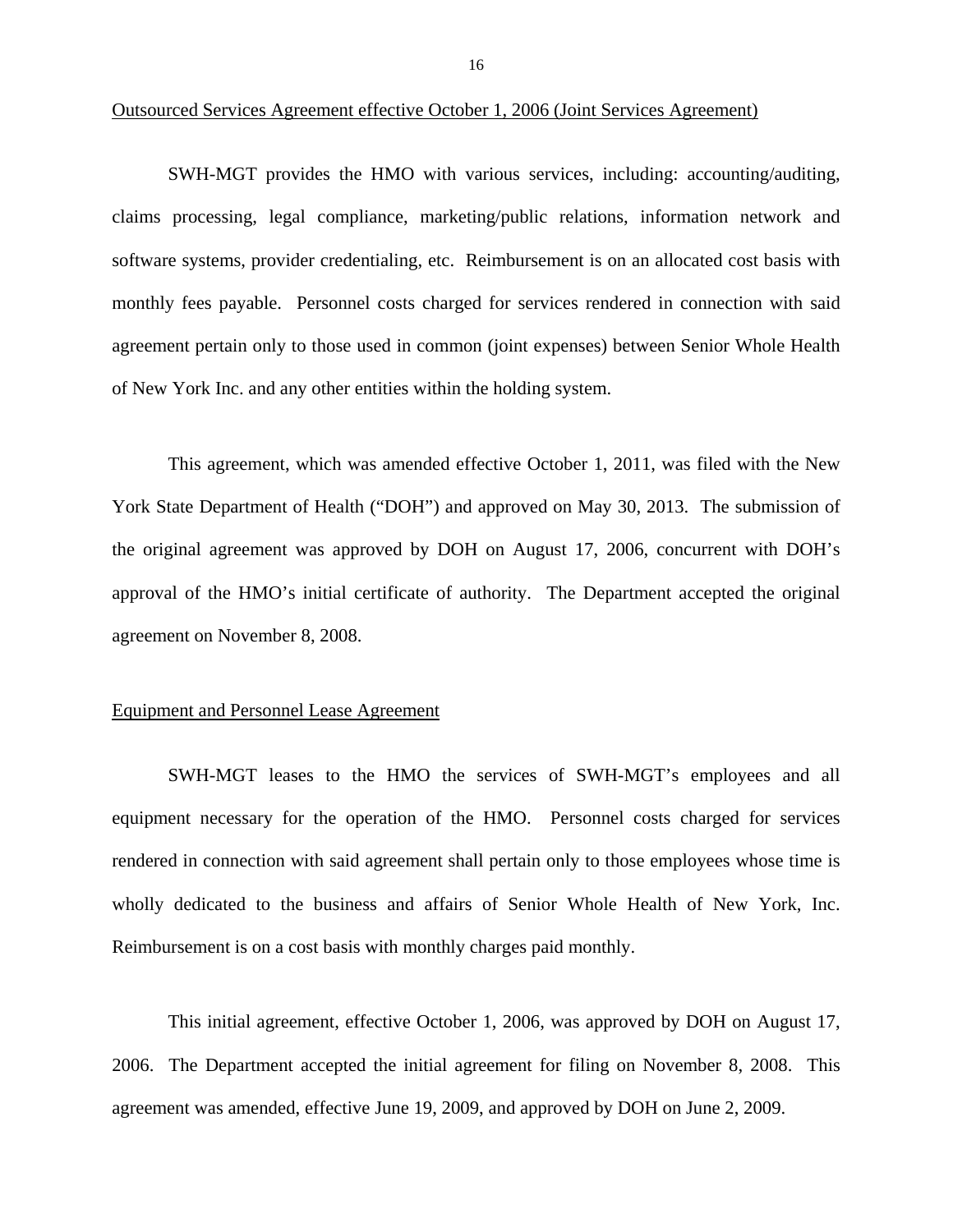# Consolidated Tax Allocation Agreement

This agreement was executed on September 5, 2006 between the HMO and its immediate parent, Senior Health Holdings, Inc. ("SHH-INC"). SHH-INC and its subsidiaries, the HMO and Senior Whole Health, LLC, agreed to the filing of a consolidated Federal income tax return by SHH-INC. This agreement was submitted to DOH with the HMO's initial application for a certification of authority and was approved by DOH on August 17, 2006. The Department accepted the original agreement on November 8, 2008.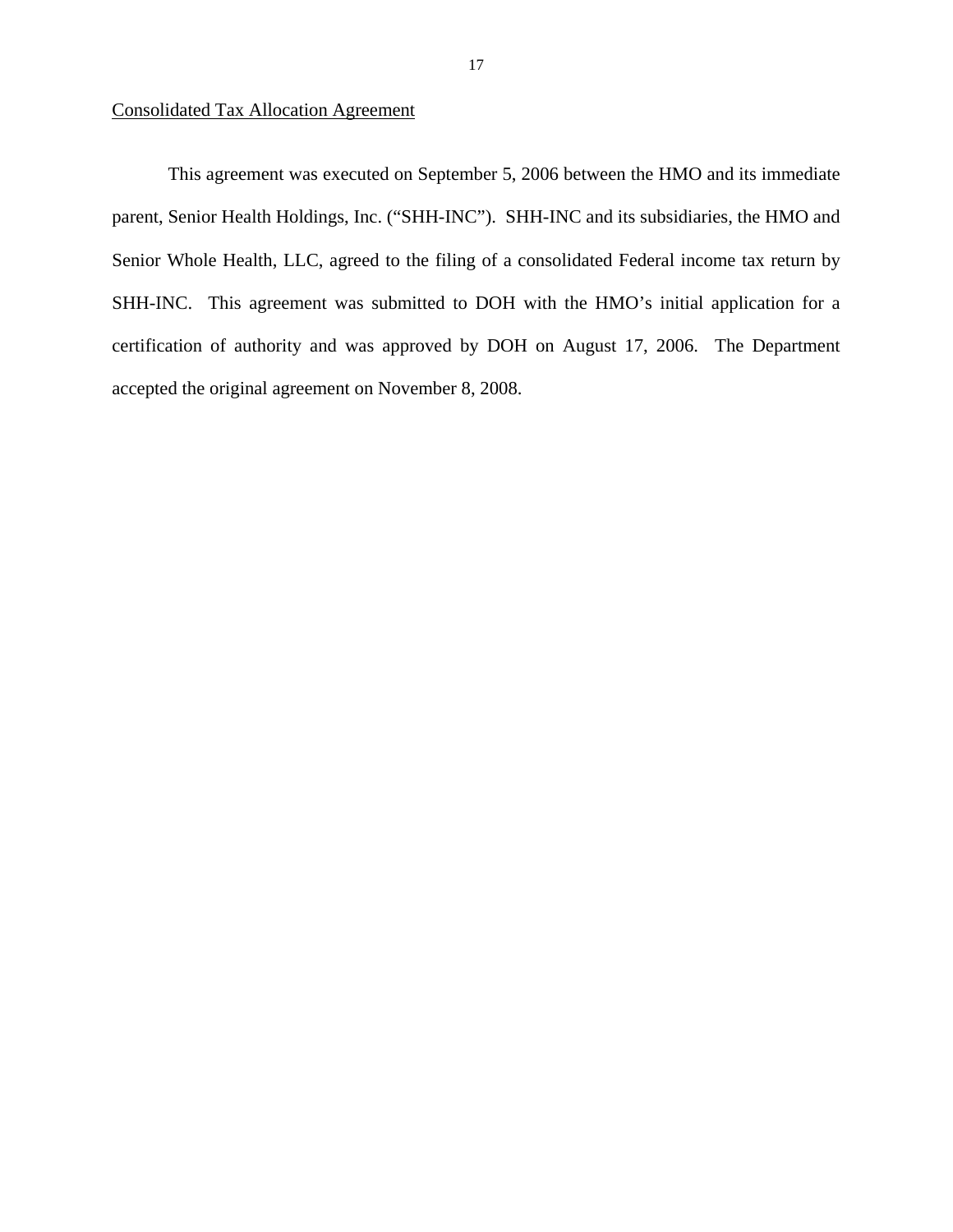# **4. FINANCIAL STATEMENTS**

# A. Balance Sheet

The following statements show the assets, liabilities, and capital and surplus as of December 31, 2014, as contained in the HMO's 2014 filed annual statement, a condensed summary of operations and a reconciliation of the capital and surplus account for each of the years under review.

PricewaterhouseCoopers LLP ("PwC") was retained by the HMO to audit the HMO's statutory basis statements of financial position as of December 31<sup>st</sup> of each year in the examination period, and the related statutory-basis statements of operations, capital and surplus, and cash flows for the year then ended.

PwC concluded that the statutory financial statements presented fairly, in all material respects, the financial position of the HMO at the respective audit dates. Balances reported in these audited financial statements were reconciled to the corresponding years' annual statements with no discrepancies noted.

#### Assets

| Cash and short-term investments                      | \$22,559,069 |
|------------------------------------------------------|--------------|
| Investment income due and accrued                    | 103          |
| Uncollected premiums in course of collection         | 176,241      |
| Other amounts receivable under reinsurance contracts | 3,392        |
| Amounts receivable relating to uninsured plans       | 12,000       |
| Receivables from parent, subsidiaries and affiliates | 250,427      |
| Health care and other amounts receivable             | 4,984        |
| Aggregate write-ins for other than invested assets   | 78,309       |
| Total assets                                         | \$23,084,525 |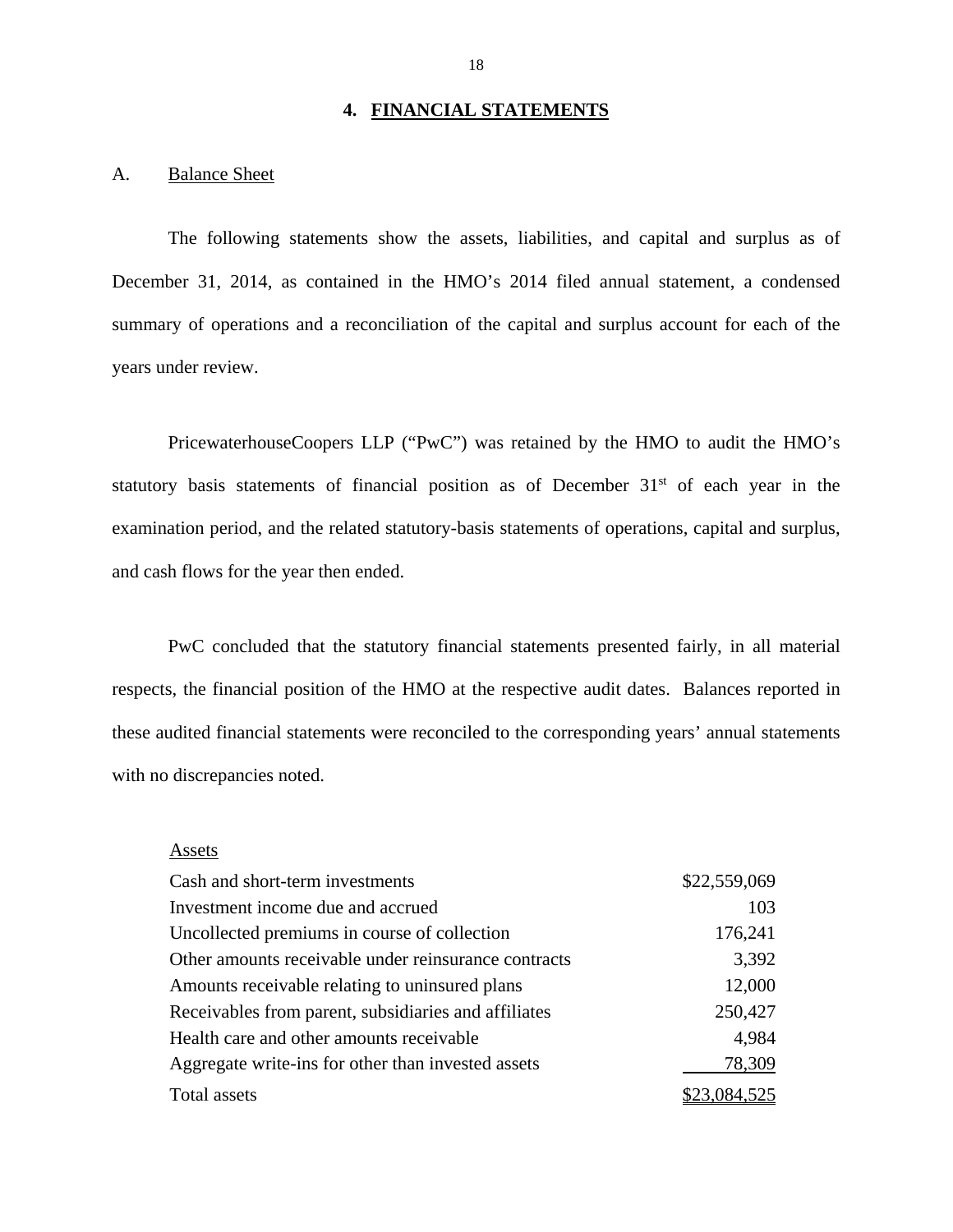| Liabilities                                              |                     |
|----------------------------------------------------------|---------------------|
| Claims unpaid                                            | \$12,749,221        |
| Unpaid claims adjustment expenses                        | 130,599             |
| Aggregate health policy reserves                         | 2,000               |
| General expenses due or accrued                          | 3,259,721           |
| Amounts due to parent, subsidiaries and affiliates       | 1,204,094           |
| Liability for amounts held under uninsured plans         | 1,000               |
| Aggregate write-ins for other liabilities                | <u>115,146</u>      |
| <b>Total liabilities</b>                                 | <u>\$17,461,781</u> |
| <b>Capital and Surplus</b>                               |                     |
| Aggregate write-ins for special surplus funds            | \$<br>20,738        |
| Common capital stock                                     | 1,000               |
| Gross paid in and contributed surplus                    | 41,980,725          |
| Aggregate write-ins for other than special surplus funds | 2,658,488           |
| Unassigned funds                                         | (39,038,207)        |
| Total capital and surplus                                | \$5,622,744         |
| Total liabilities, capital and surplus                   | \$23,084,525        |

Note: The Internal Revenue Service has not conducted any audits of the federal income tax return filed on behalf of the HMO through tax year 2014. The examiner is unaware of any potential exposure of the HMO to any tax assessments, and no liability has been established herein relative to such contingency.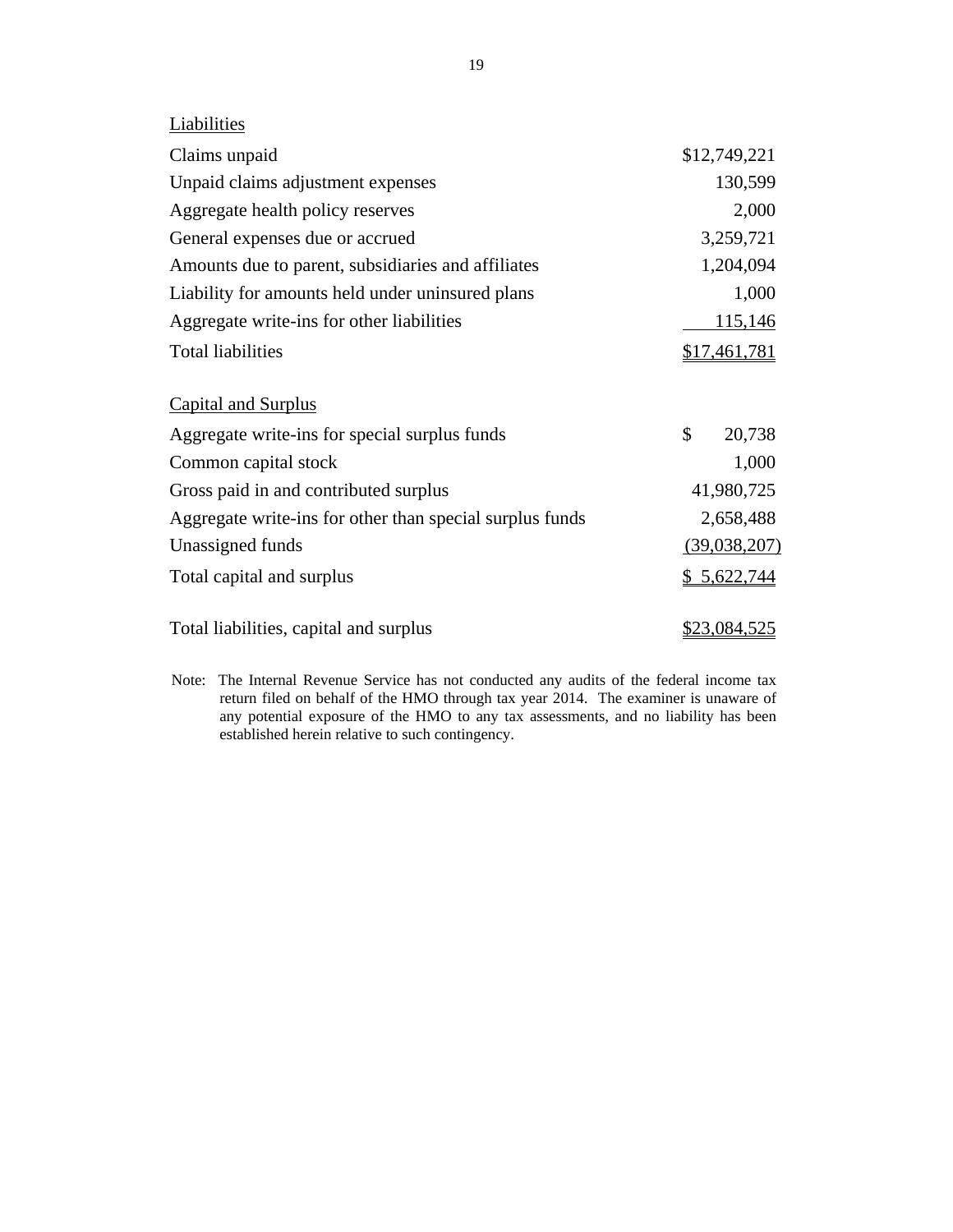# B. Statement of Revenue and Expenses and Capital and Surplus

Capital and surplus increased \$4,802,203 during the three-year examination period, January 1, 2012 through December 31, 2014, detailed as follows:

| <u>Revenue</u>                                            |                     |                |
|-----------------------------------------------------------|---------------------|----------------|
| Premium                                                   | <u>\$98,489,943</u> |                |
| Total revenue                                             |                     | \$98,489,943   |
| <b>Expenses</b>                                           |                     |                |
| Claims                                                    | \$56,183,920        |                |
| Other professional services                               | 4,741,311           |                |
| Outside referrals                                         | 3,720,850           |                |
| Emergency room and out-of-area                            | 3,634,047           |                |
| Prescription drugs                                        | 4,775,674           |                |
| Aggregate write-ins for<br>other hospital and medical     | 14,484,991          |                |
| Claims adjustment expenses                                | 6,914,853           |                |
| General administrative expenses                           | 17,403,465          |                |
| Increase in reserves for<br>accident and health contracts | (1,836,000)         |                |
| Total underwriting deductions                             |                     | 110,023,111    |
| Net underwriting loss                                     |                     | \$(11,533,168) |
| Net investment income earned                              |                     | <u>3,210</u>   |
| Net loss                                                  |                     | \$(11,529,958) |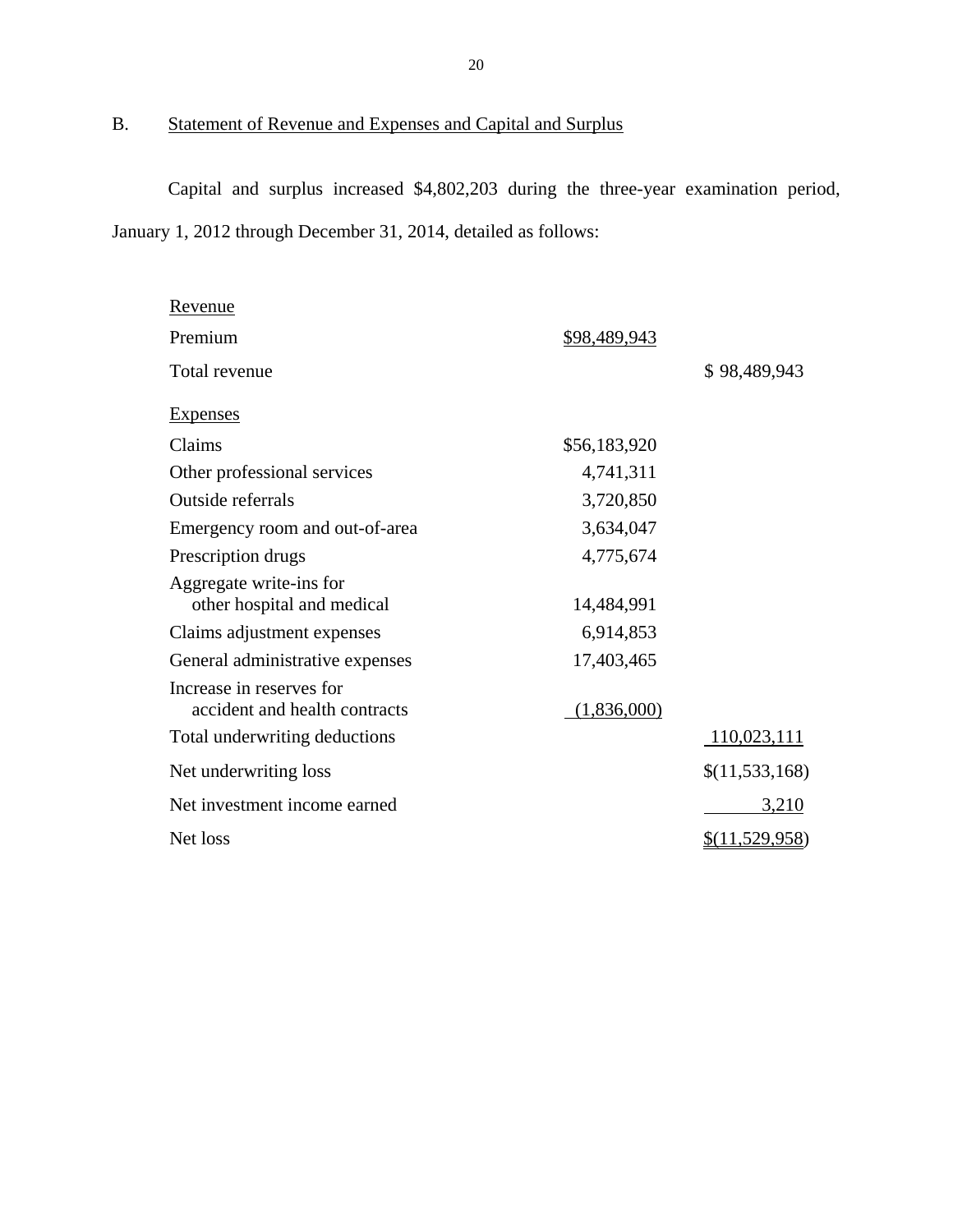# Change in Capital and Surplus

| Capital and surplus, per report on examination, |           |
|-------------------------------------------------|-----------|
| as of December 31, 2011                         | \$820,541 |

|                                                                            | Gain in<br>Capital and<br>Surplus | Losses in<br>Capital and<br>Surplus |             |
|----------------------------------------------------------------------------|-----------------------------------|-------------------------------------|-------------|
| Net loss                                                                   |                                   | \$11,529,958                        |             |
| Change in non-admitted assets                                              |                                   | 434,106                             |             |
| Paid in surplus                                                            | \$16,766,265                      |                                     |             |
| Rounding adjustment                                                        | $\overline{2}$                    |                                     |             |
| Net change in capital and surplus                                          |                                   |                                     | \$4,802,203 |
| Capital and surplus, per report on examination,<br>as of December 31, 2014 |                                   |                                     | \$5,622     |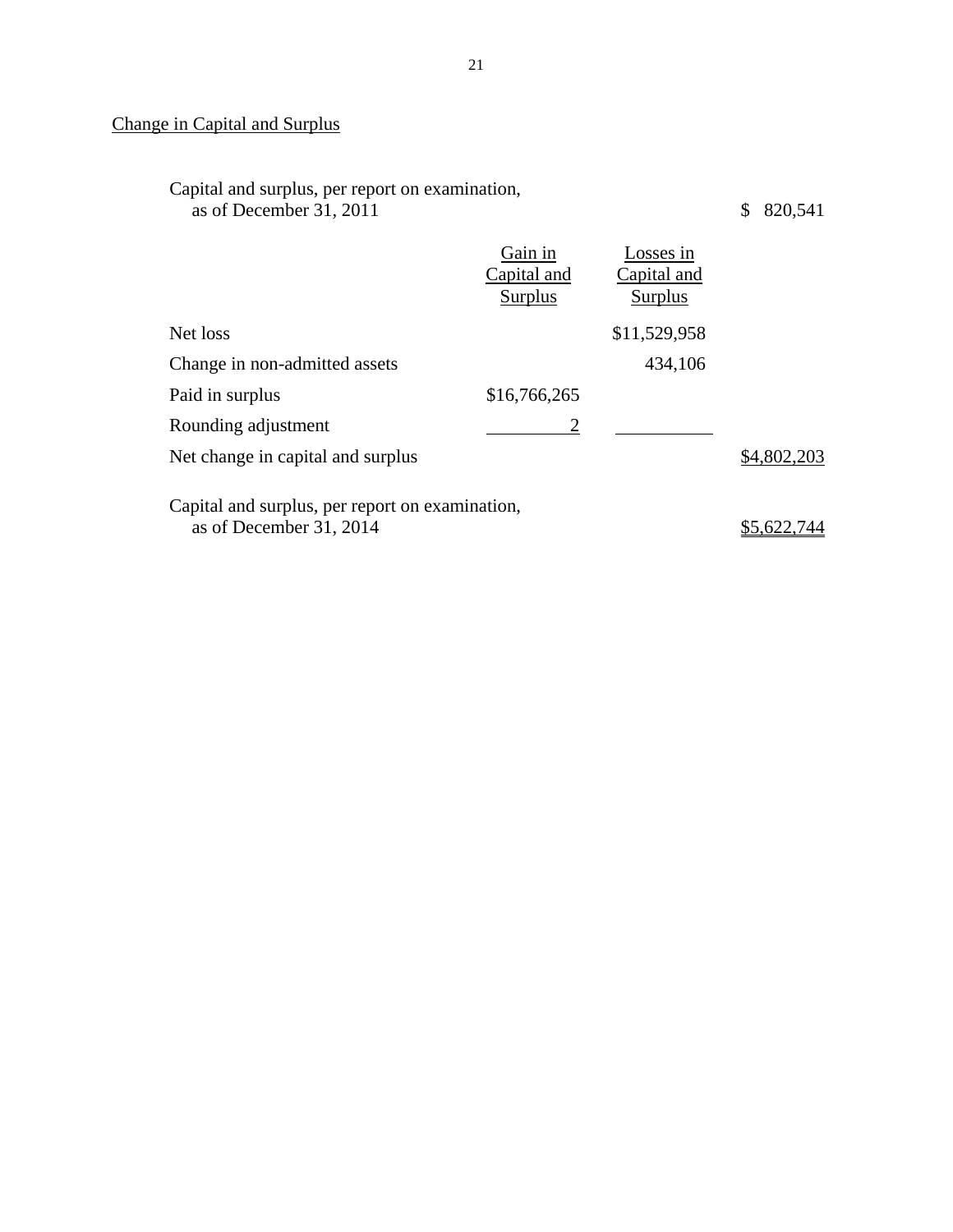### **5. MARKET CONDUCT ACTIVITIES**

In the course of this examination, a review was made of the manner in which the HMO conducts its business practices and fulfills its contractual obligations to policyholders and claimants. The review was general in nature and is not to be construed to encompass the more precise scope of a market conduct examination. The review was directed at the practices of the HMO in the following major areas:

- A. Record Retention Policy
- B. Prompt Pay Law

# A. Record Retention Policy

During the examination period, the HMO did not maintain a record retention policy. This is not in compliance with Part 243.3(c) of Insurance Regulation No. 152 (11 NYCRR 243.3(c), which requires that:

> "(c) An insurer shall establish and maintain a records retention plan. The plan shall include a description of the types of records being retained, the method of retention, and the safeguards established to prevent alteration of the records. Such plan shall be provided to the superintendent upon request. The insurer shall certify the accuracy of any records that are provided in accordance with its record retention plan."

The above mentioned regulation requires the HMO to have a record retention policy that describes the types of records being retained, method and period of retention, and safeguards established to prevent alteration of listed records.

It is recommended that the HMO establish and maintain a record retention policy, as required by Part 243.3(c) of Insurance Regulation No. 152 (11 NYCRR 243.3(c)).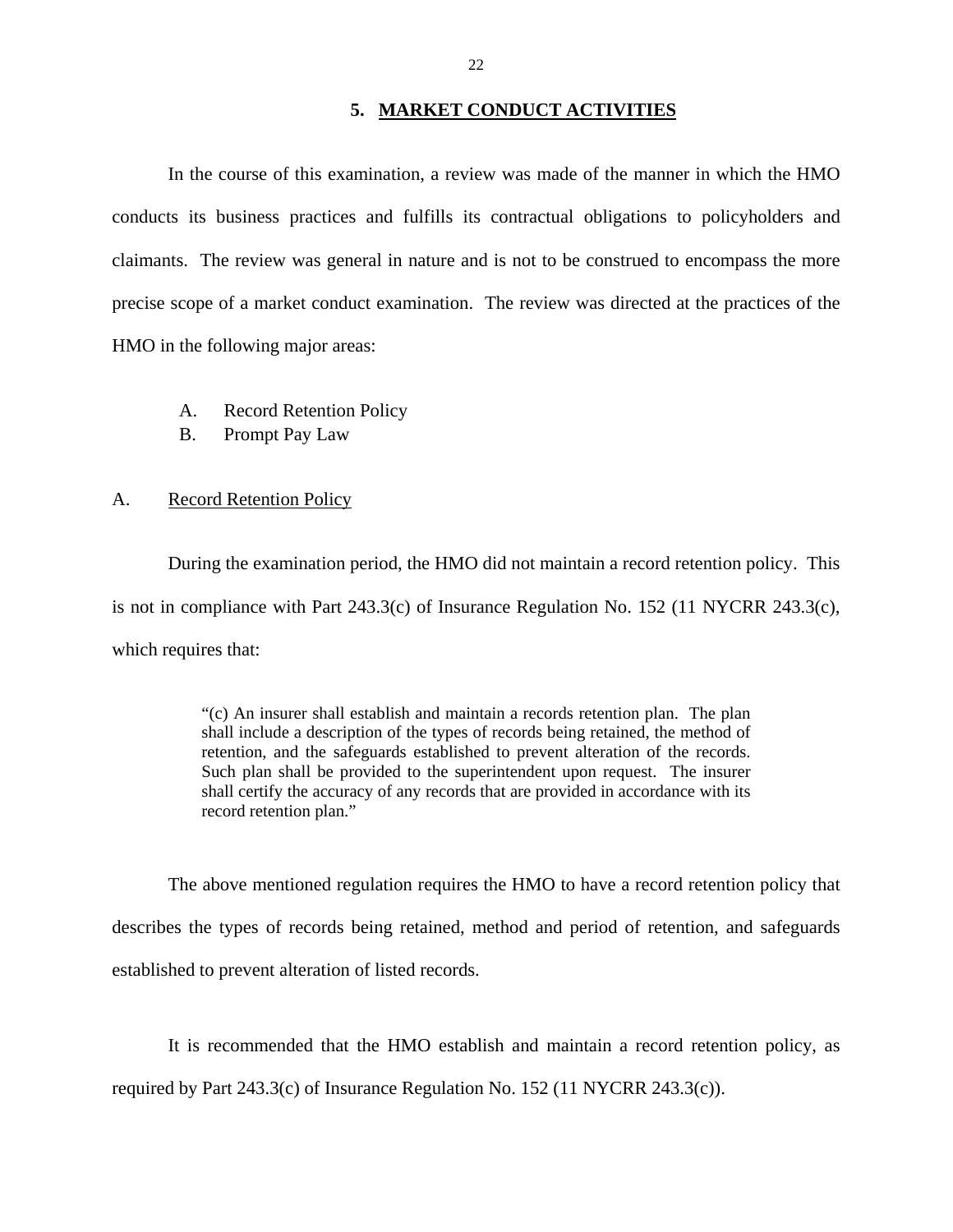#### B. Prompt Pay Law

To determine the HMO's compliance with New York's Prompt Pay Law (Section 3224-a of the New York Insurance Law), a population consisting of all non-Medicare claims received between January 1, 2014 and December 31, 2014 that were not paid within the time frames prescribed by Section 3224-a of the New York Insurance Law were identified and tested. The result of this review revealed that from the total population of 345,601 claims received in 2014 (of which 305,616 were dual-eligible (Medicare and Medicaid) claims, 37,234 were Managed Long Term Care Plan claims, and 2,751 were pharmacy claims), there were 32,120 paper and 38,768 electronic claims that took longer than forty-five (45) days and thirty (30) days to pay, respectively, and 37,132 claims that were denied more than thirty (30) days after receipt of the claim.

Section 3224-a(a) of the New York Insurance Law states in part:

"(a) Except in a case where the obligation of an insurer…to pay a claim submitted by a policyholder or person covered under such policy ("covered person") or make a payment to a health care provider is not reasonably clear, or when there is a reasonable basis supported by specific information available for review by the superintendent that such claim or bill for health care services rendered was submitted fraudulently, such insurer…shall pay the claim to a policyholder or covered person or make a payment to a health care provider within thirty days of receipt of a claim or bill for services rendered that is transmitted via the internet or electronic mail, or forty-five days of receipt of a claim or bill for services rendered that is submitted by other means, such as paper or facsimile."

Section 3224-a(b) of the New York Insurance Law states in part:

"(b) In a case where the obligation of an insurer…to pay a claim…is not reasonably clear…, an insurer…shall pay any undisputed portion of the claim…and notify the policyholder, covered person or health care provider in writing within thirty calendar days of the receipt of the claim:

(1) that it is not obligated to pay the claim or make the medical payment, stating the specific reasons why it is not liable; or

(2) to request all additional information needed to determine liability to pay the claim or make the health care payment."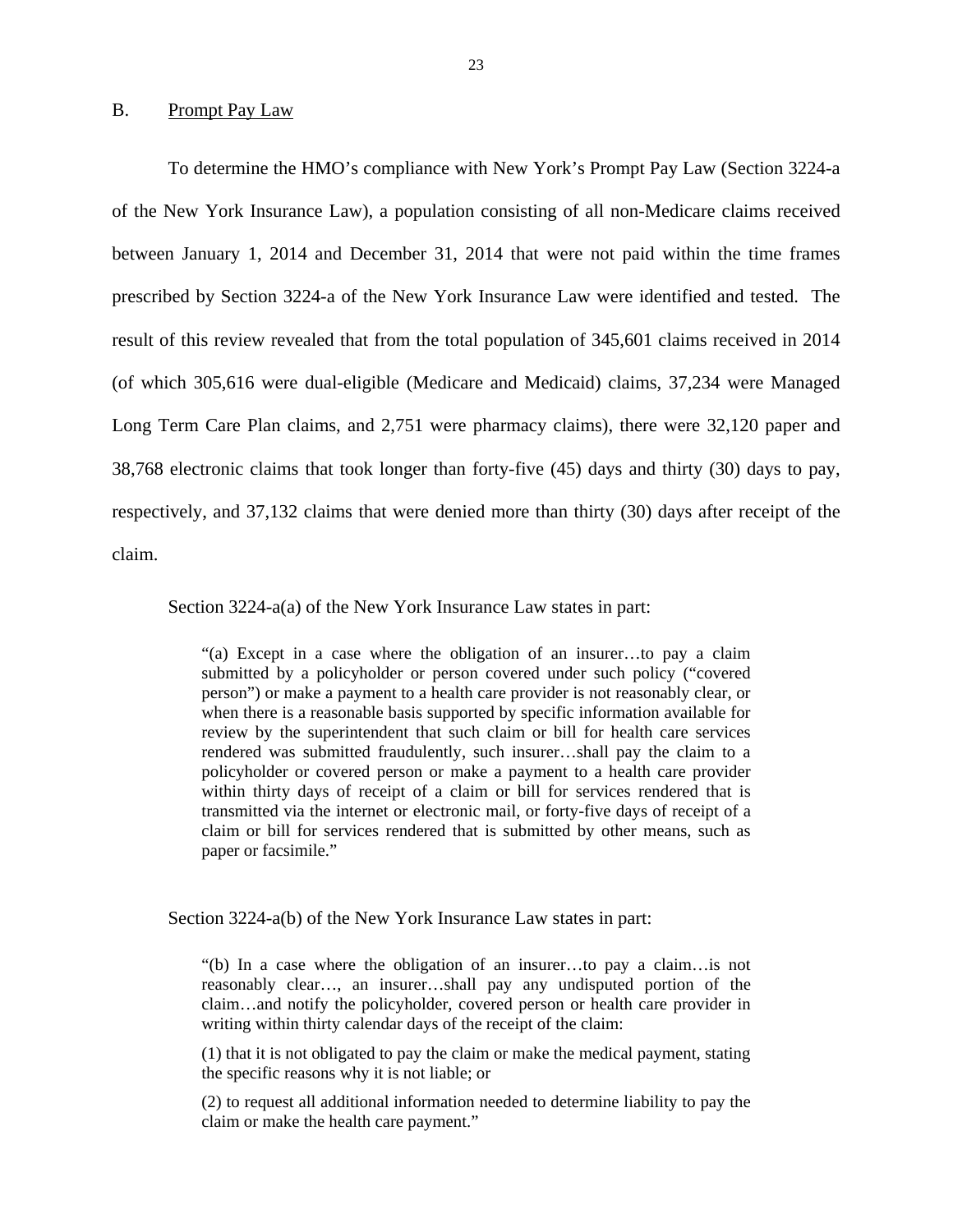A sample of 167 paper claims was extracted from the above population of 32,120 possible violations and reviewed. Of this sample, there were 167 confirmed violations of Section 3224-a(a) of the New York Insurance Law. A sample of 167 electronic claims was extracted from the population of the above 38,768 possible violations and reviewed. Of this sample, there were 167 confirmed violations of Section 3224-a(a) of the New York Insurance Law.

The following chart illustrates the HMO's compliance with Section 3224-a(a) of the New York Insurance Law, as determined by this examination:

| Total claims population                                                                                                                                                                    | 345,601   |  |
|--------------------------------------------------------------------------------------------------------------------------------------------------------------------------------------------|-----------|--|
| Population of paper claims paid<br>after 45 days of receipt                                                                                                                                | $32,120*$ |  |
| Sample size                                                                                                                                                                                | 167       |  |
| Number of claims with violations                                                                                                                                                           | 167       |  |
| Calculated violation rate                                                                                                                                                                  | 100%      |  |
| Lower violation limit                                                                                                                                                                      | 100%      |  |
| Upper violation limit                                                                                                                                                                      | 100%      |  |
| Calculated claims in violation                                                                                                                                                             | 32,120    |  |
| Lower limit transactions in violation                                                                                                                                                      | 32,120    |  |
| Upper limit transactions in violation                                                                                                                                                      | 32,120    |  |
| Note: The lower and upper violation limits represent the range of potential error (e.g., if $100$ )<br>samples were selected, the rate of error would fall between these limits 95 times). |           |  |

**\*** Population of paper claims paid after 45 days of receipt represented 9.3% of the total claims population.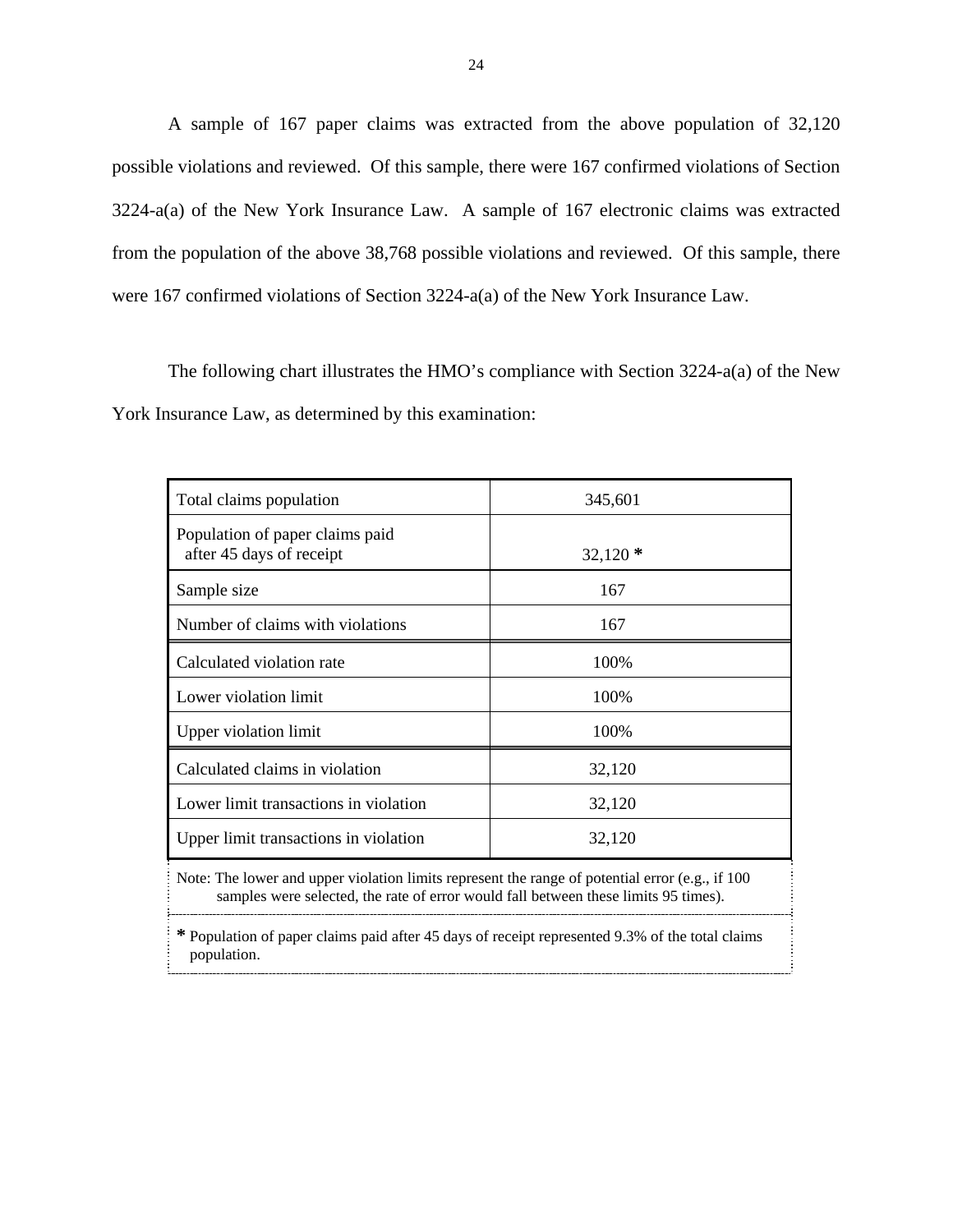| Total claims population                                                                             | 345,601   |  |
|-----------------------------------------------------------------------------------------------------|-----------|--|
| Population of electronic claims paid<br>after 30 days of receipt                                    | $38,768*$ |  |
| Sample size                                                                                         | 167       |  |
| Number of claims with violations                                                                    | 167       |  |
| Calculated violation rate                                                                           | 100%      |  |
| Lower violation limit                                                                               | 100%      |  |
| Upper violation limit                                                                               | 100%      |  |
| Calculated claims in violation                                                                      | 38,768    |  |
| Lower limit transactions in violation                                                               | 38,768    |  |
| Upper limit transactions in violation                                                               | 38,768    |  |
| Note: The lower and upper violation limits represent the range of potential error (e.g., if $100$ ) |           |  |

samples were selected, the rate of error would fall between these limits 95 times).

**\*** Population of electronic claims paid after 30 days of receipt represented 11.2% of the total claims population.

It is recommended that the HMO comply with Section 3224-a(a) of the New York Insurance Law by making appropriate payment of all claims within the time frames prescribed by the aforementioned section of the Insurance Law.

A sample of 167 denied claims was extracted from the above population of 37,132 possible violations and reviewed. Of this sample, there were 167 confirmed violations of Section 3224-a(b) of the New York Insurance Law.

The following chart illustrates the HMO's compliance with Section 3224-a(b) of the New York Insurance Law, as determined by this examination: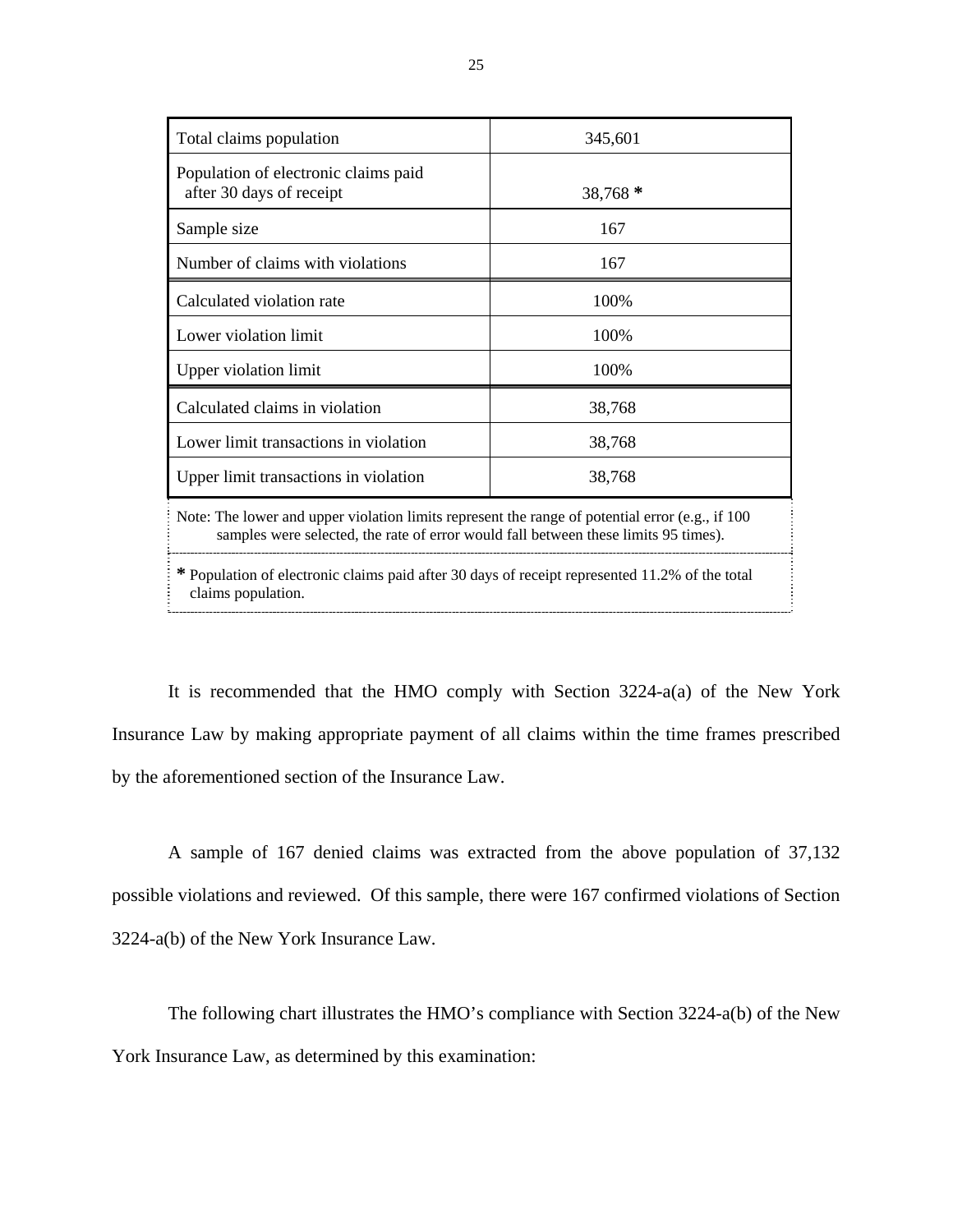| Total claims population                                                                             | 345,601   |  |
|-----------------------------------------------------------------------------------------------------|-----------|--|
| Population of claims denied<br>after 30 days of receipt                                             | $37,132*$ |  |
| Sample size                                                                                         | 167       |  |
| Number of claims with violations                                                                    | 167       |  |
| Calculated violation rate                                                                           | 100%      |  |
| Lower violation limit                                                                               | 100%      |  |
| Upper violation limit                                                                               | 100%      |  |
| Calculated claims in violation                                                                      | 37,132    |  |
| Lower limit transactions in violation                                                               | 37,132    |  |
| Upper limit transactions in violation                                                               | 37,132    |  |
| Note: The lower and upper violation limits represent the range of potential error (e.g., if $100$ ) |           |  |

samples were selected, the rate of error would fall between these limits 95 times).

**\*** Population of claims denied after 30 days of receipt represented 10.7% of the total claims population.

It is recommended that the HMO takes step to ensure compliance with Section 3224-a(b)

of the New York Insurance Law.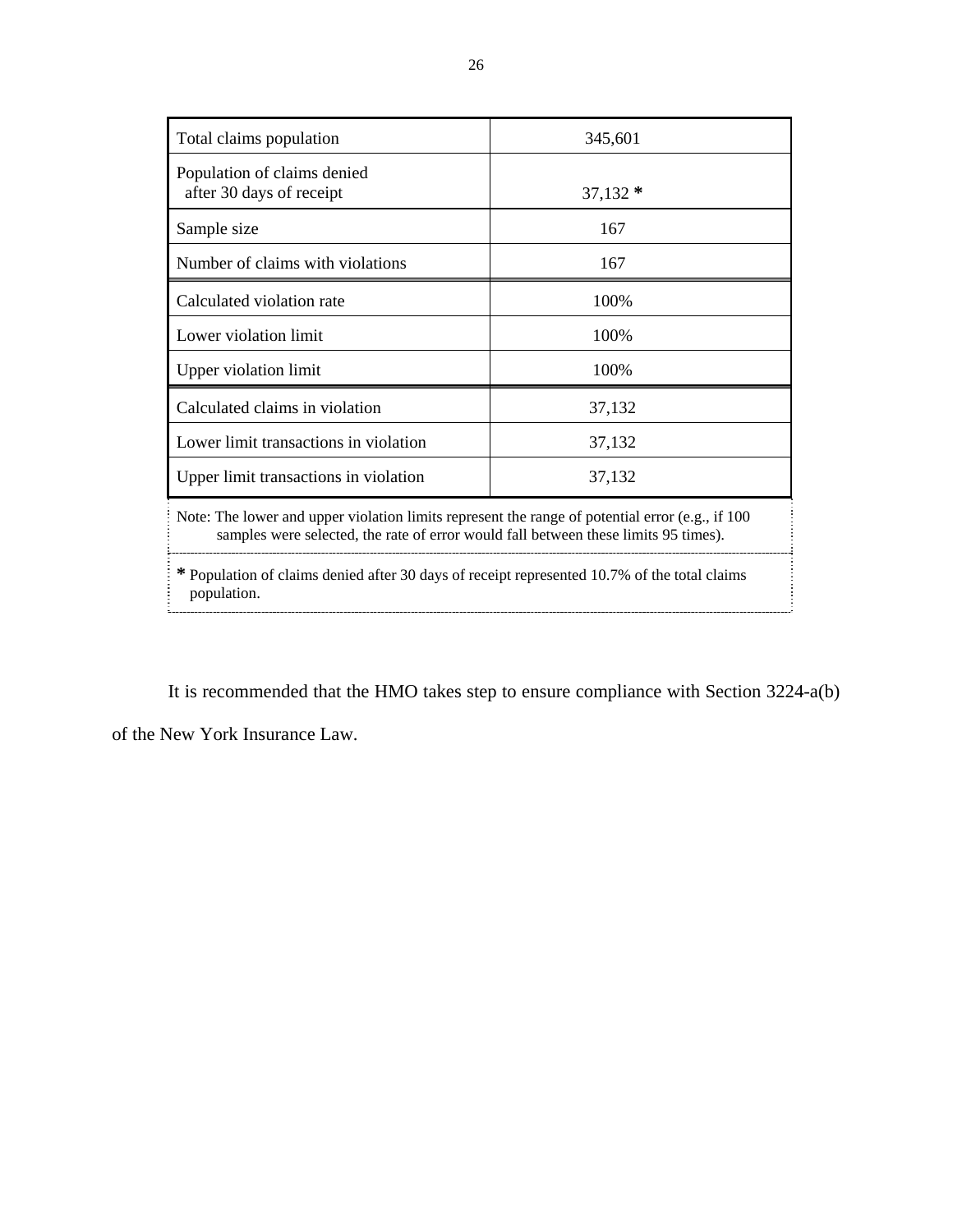# **6. COMPLIANCE WITH PRIOR REPORT ON EXAMINATION**

The prior report on examination contained the following fourteen (14) recommendations

(page number refers to the prior report on examination):

# **ITEM NO. PAGE NO.**

# Corporate Governance

1. It is recommended that the HMO's Board of Directors be made 7 aware of all significant events and reports affecting the HMO, so that the Board is afforded the necessary information to enhance its ability to make appropriate decisions and provide knowledgeable direction to the HMO management.

*The HMO has complied with this recommendation.* 

2. It is further recommended that such key significant events and  $\frac{7}{3}$ reports be reflected in the minutes of the Board of Directors.

*The HMO has complied with this recommendation.* 

3. It is recommended that the HMO maintains and attaches 7 significant presentations, reports, and other detailed documents presented during the board of directors meetings to the board minutes.

*The HMO has complied with this recommendation.* 

4. It is recommended that each member of the Board of Directors 8 review and sign-off on the report on examination issued by the Department in compliance with Section 312(b) of the New York Insurance Law.

> *The HMO has complied with this recommendation subsequent to the examination date.*

Enterprise Risk Management

5. It is recommended that as good business practice, the Management 9 Company establish a Risk Committee accountable for the overall ERM function. The RC should report directly to the Board of Directors of the HMO.

*The HMO has complied with this recommendation.*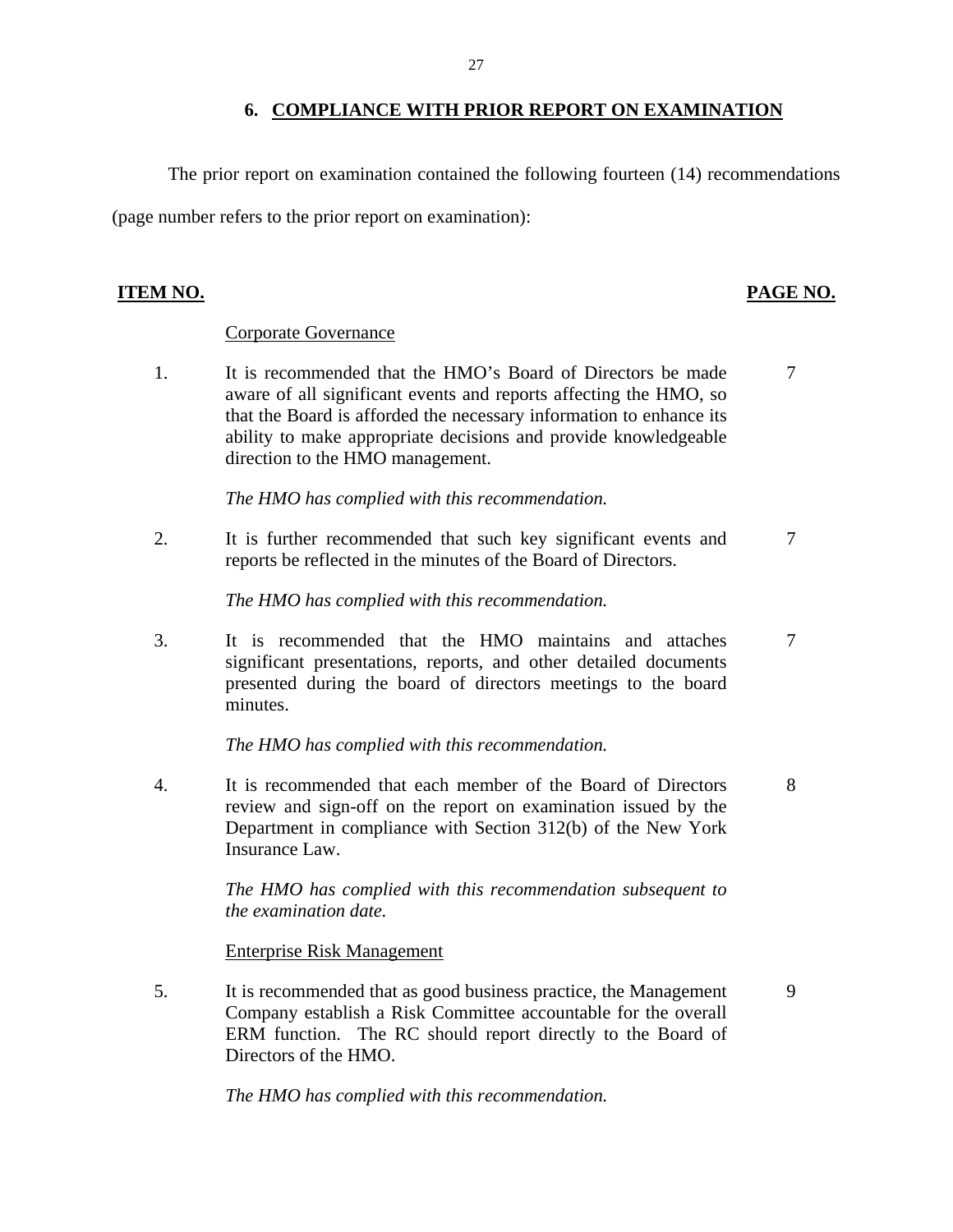# **ITEM NO. PAGE NO.**

6. It is recommended that the Management Company perform a 9 general risk assessment of the HMO's operations, implement and document strategies that mitigate such risk. Such assessments and strategies should be reviewed and approved by the HMO's Board.

*The HMO has complied with this recommendation.* 

7. It is recommended that the HMO formalize and document its 10 internal controls review processes and procedures.

*The HMO has complied with this recommendation.* 

### Internal Audit Department

8. It is recommended that the internal audit director's reporting 11 process be revised so that the internal audit reporting structure allows direct reporting to the Audit Committee of the Management Company. It is also recommended that the Audit Committee be assigned primary responsibility for the performance evaluation and compensation of the internal audit director.

> *An internal audit function, including an internal audit director position, was not established during the current or prior examination period. Therefore, the HMO was not required to comply with these recommendations.*

9. It is also recommended that the HMO's Audit Committee maintain 11 documentation to support the Audit Committee's review of the Internal Audit Department ("IAD") director's performance. Details for the IAD director's compensation should also be included.

> *An internal audit function, including an internal audit director position, was not established during the current or prior examination period. Therefore, the HMO was not required to comply with this recommendation.*

Holding Company System

10. It is recommended that the HMO apply for a renewal or extension 19 amendment of the Joint Services Agreement with the New York State Department of Health retroactive to the date the contract expired. In this regard, it is also recommended that such renewal or extension amendment be filed with the Department.

*The HMO has complied with this recommendation.*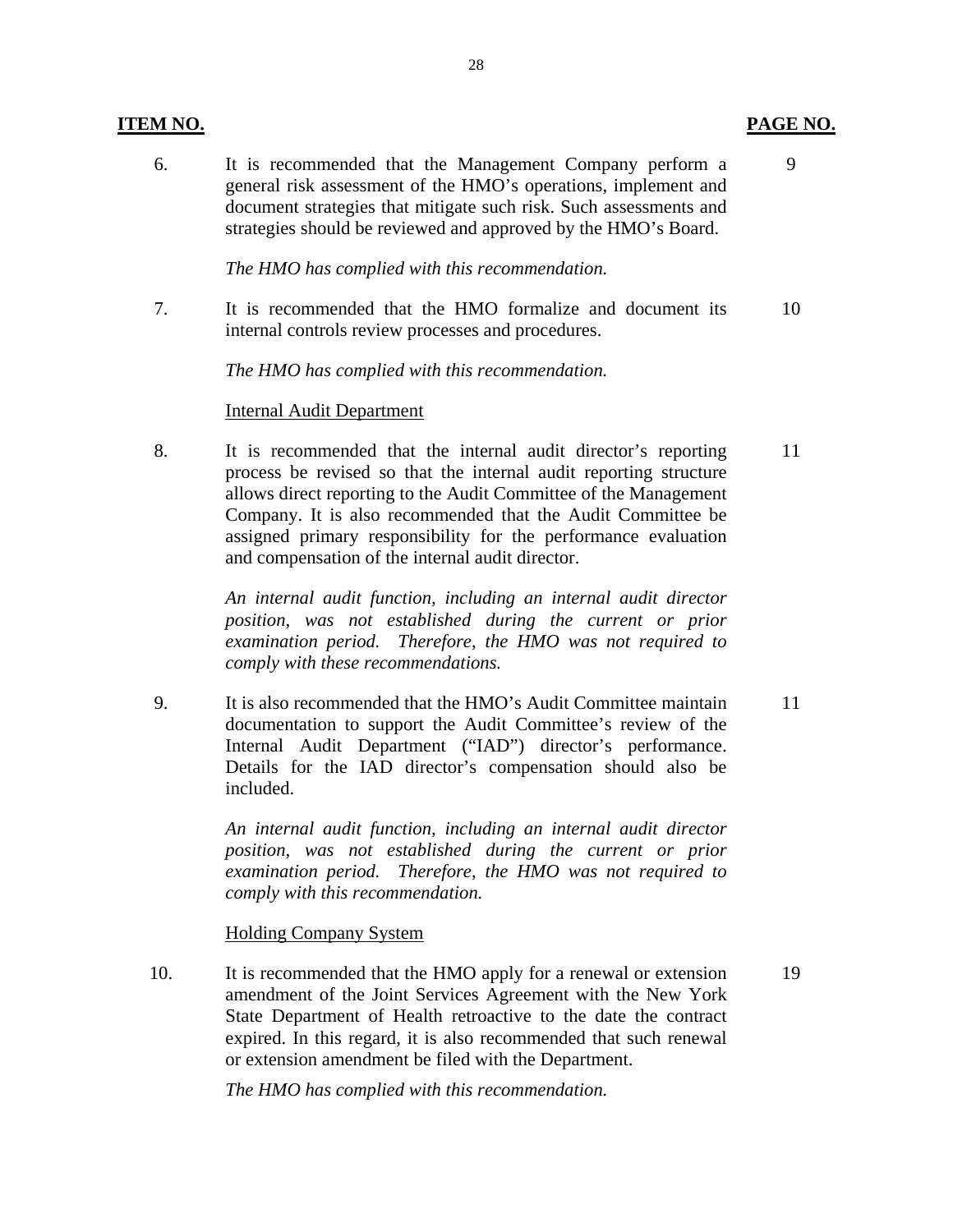# Allocation of Expenses

11. It is recommended that the HMO refrain from using its current joint expense allocation of premium income methodology as described above and consider as a guide the detailed procedures outlined in Parts 105.25, 106.2 and 109.2 of Department Regulation No. 30.

> *Pursuant to a New York State Department of Health letter of approval dated May 30, 2013, the HMO was granted approval to use its current allocation methodology.*

12. Further, it is recommended that the HMO recalculate its expense allocations in accordance with Department Regulation No. 30 and make appropriate adjustments to such expenses charged to the HMO, including adjustments applicable to prior years.

> Pursuant to a New York State Department of Health letter of *approval dated May 30, 2013, the HMO was granted approval to use its current allocation methodology.*

### Subsequent Events

13. It is recommended that the HMO develop a strategic plan that incorporates the HMO's long and short term goals and objectives which should be updated periodically as strategies are revised and objectives achieved. It is also recommended that such plan be documented, reviewed and approved by the board of directors and provided to this Department.

*The HMO has complied with this recommendation.* 

14. It is recommended that the HMO at all times, maintain its contingent reserve in compliance with the requirements of Part 98- 1.11(e)(2) of the Administrative Rules and Regulations of the New York State Department of Health. 28

*The HMO has complied with this recommendation.* 

20

20

27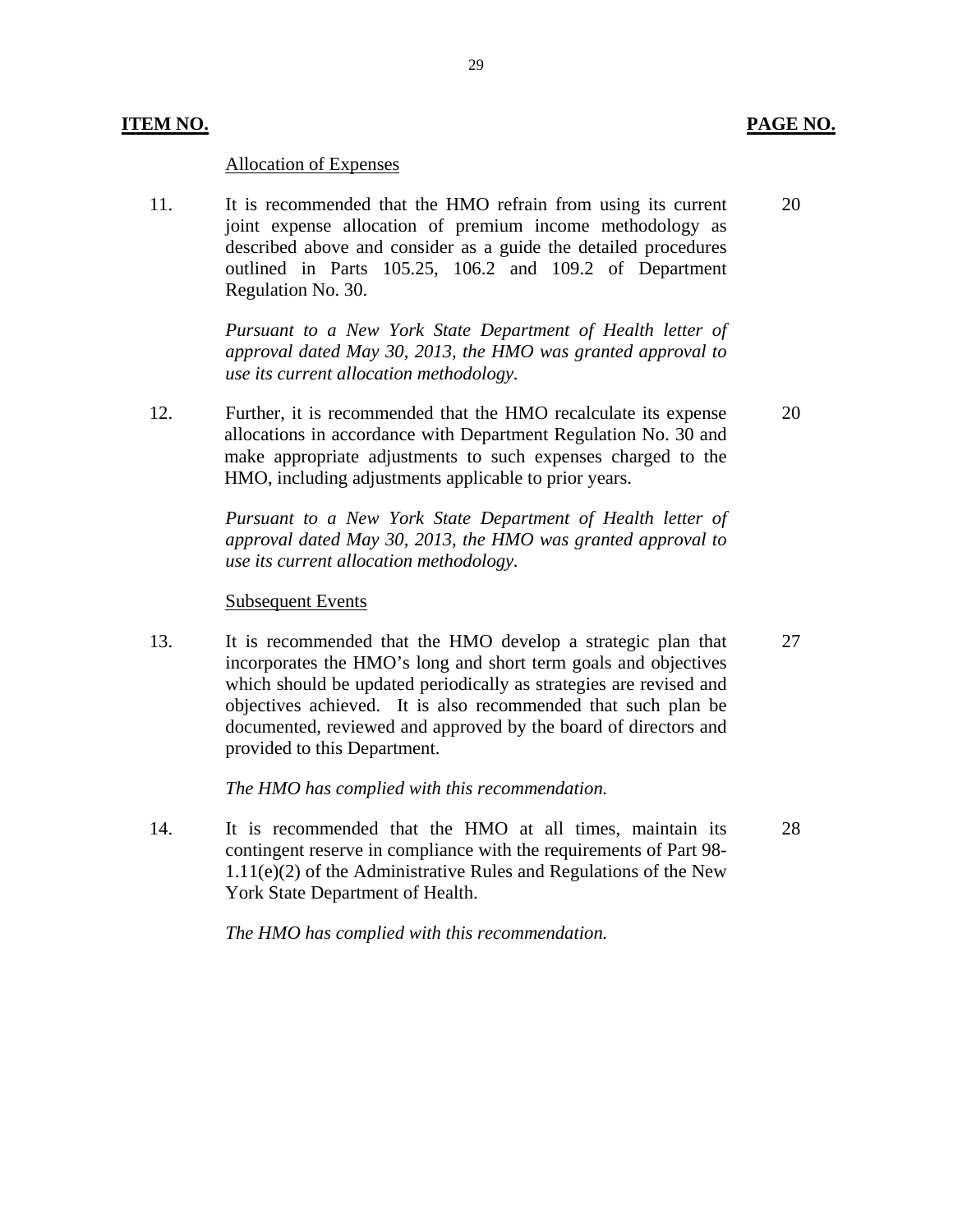# **7. SUMMARY OF COMMENTS AND RECOMMENDATIONS**

### **ITEM** PAGE NO.

6

7

7

### A. Corporate Governance

It is recommended that the HMO comply with Section 312(b) of the New York Insurance Law by requiring each member of the board of directors to sign a statement, which shall be retained in the insurer's files, confirming that such board member received and read the prior report on examination issued by the Department.

*Subsequent to the examination date, the HMO provided signed statements from each board member confirming they have received and read the Department's issued prior report on examination, as required of Section 312(b) of the New York Insurance Law.* 

### B. Internal Audit

- i. As a best business practice, it is recommended that the HMO ensures that its board members periodically review the requirements for an internal audit function and document their decision in their meeting minutes.
- ii. It is also recommended, in the event that the HMO establishes an internal audit function, such internal audit function be maintained under the direct supervision of the audit committee, with administrative reporting to management.
- iii. It is further recommended that the HMO's audit committee should take the responsibility of reviewing the internal audit director's performance and compensation. 7

# C. Disaster Response Plan

It is recommended that the HMO complete and file the Disaster Response Plan Questionnaire and Business Continuity Plan Questionnaire with the Department, as required by Insurance Circular Letter No. 4 (2015). 11

*Subsequent to the due date of June 1, 2015, the HMO submitted to the Department its Disaster Response Plan Questionnaire and Business Continuity Plan Questionnaire.* 

30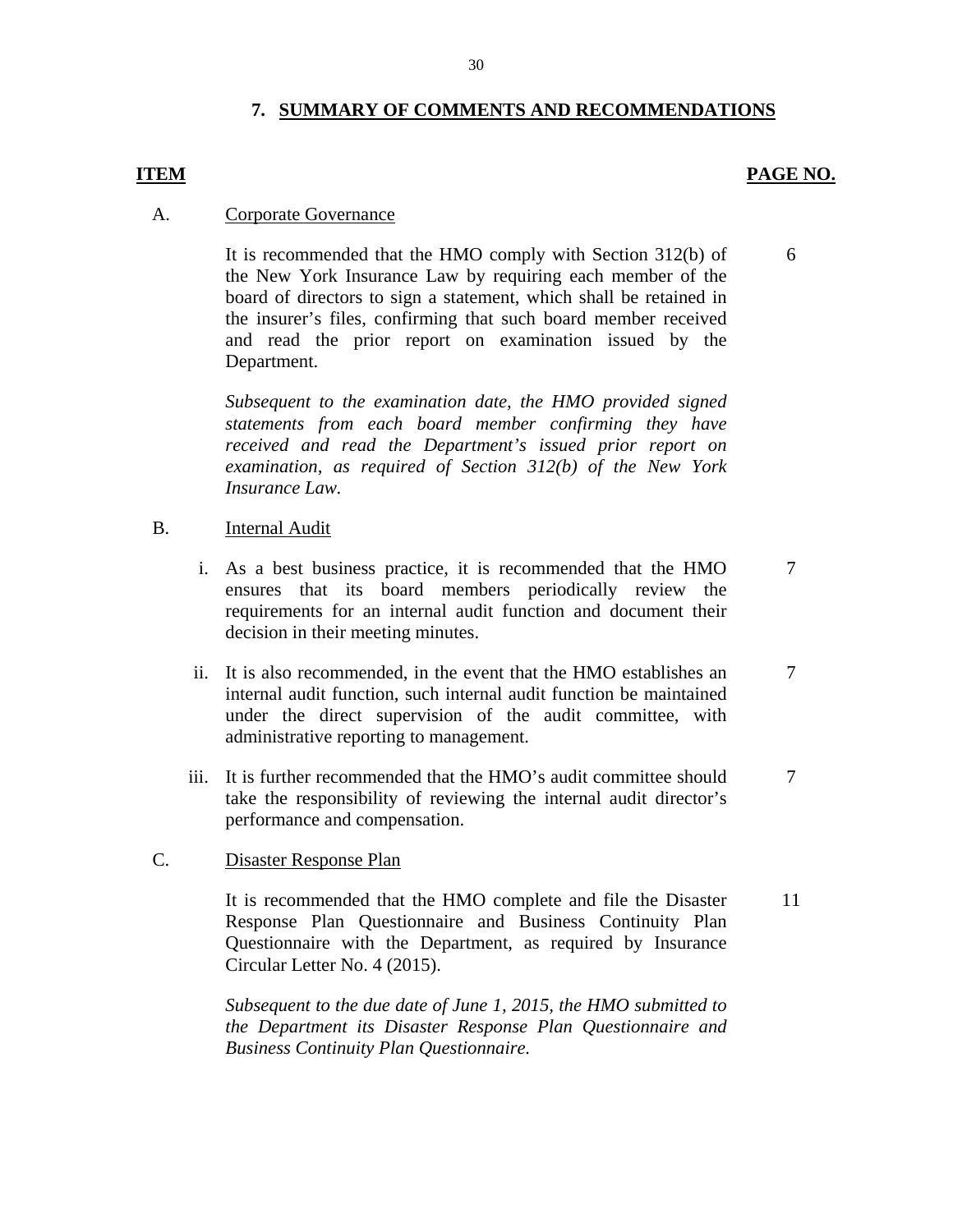# **ITEM PAGE NO.**

# D. Holding Company System

It is recommended that if there is a change in control of the HMO, the potential controlling person and the HMO obtain approval from DOH prior to the implementation of such control change, as required by 10 NYCRR 98-1.9(a). 12

# E. Record Retention Policy

It is recommended that the HMO establish and maintain a record retention policy, as required by Part 243.3(c) of Insurance Regulation No. 152 (11 NYCRR 243.3(c)). 22

# F. Prompt Pay Law

- i. It is recommended that the HMO comply with Section 3224-a(a) of the New York Insurance Law by making appropriate payment of all claims within the time frames prescribed by the aforementioned section of the Insurance Law. 25
- ii. It is recommended that the HMO takes step to ensure compliance with Section 3224-a(b) of the New York Insurance Law. 26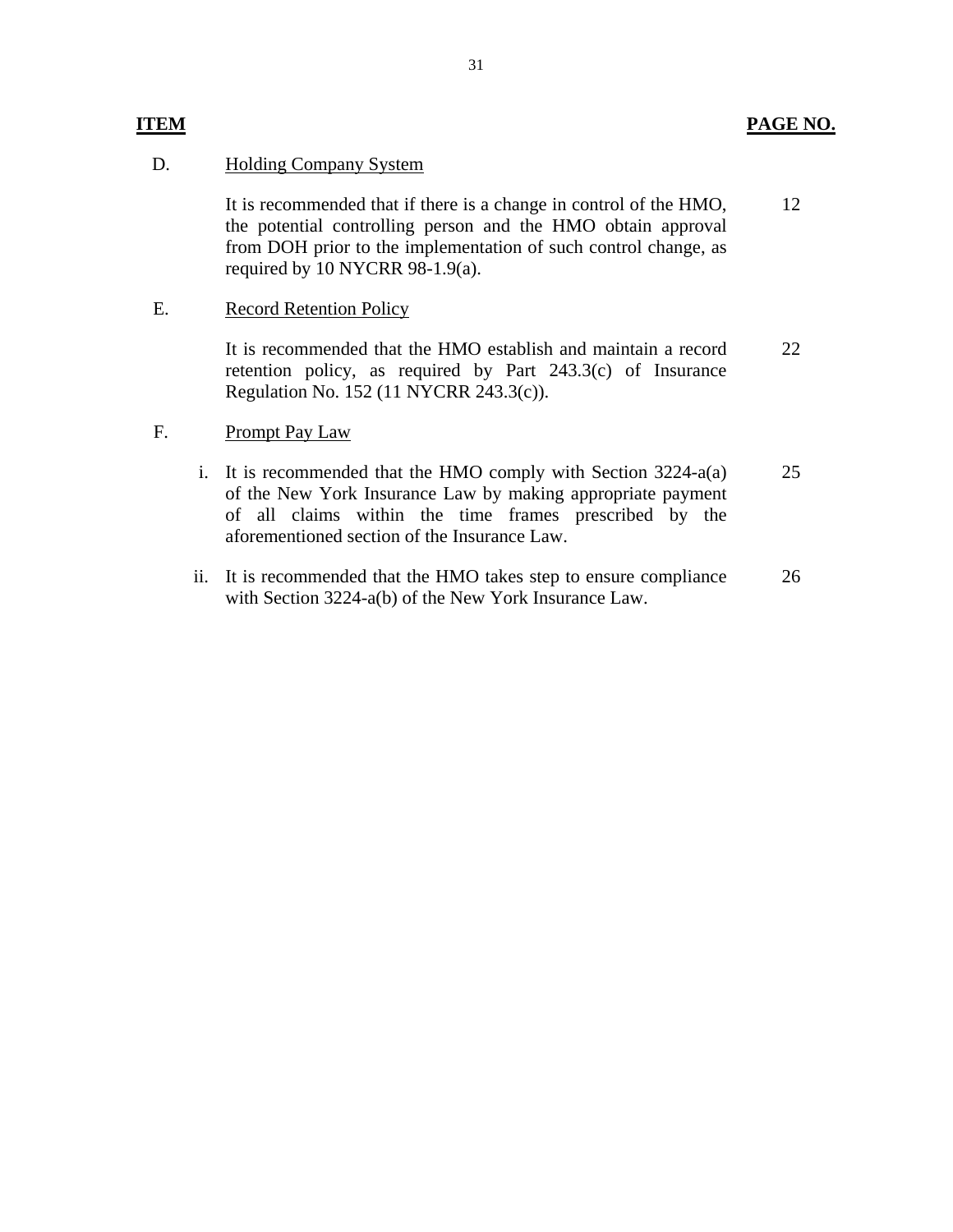Respectfully submitted,

Tommy Kong, CFE Senior Insurance Examiner

\_\_\_\_\_\_\_\_\_\_\_\_\_\_\_\_\_\_\_\_\_\_

| <b>STATE OF NEW YORK</b>  |         |
|---------------------------|---------|
|                           | $)$ SS. |
|                           |         |
| <b>COUNTY OF NEW YORK</b> |         |

Tommy Kong, being duly sworn, deposes and says that the foregoing report submitted by him is true to the best of his knowledge and belief.

Tommy Kong, CFE

\_\_\_\_\_\_\_\_\_\_\_\_\_\_\_\_\_\_\_\_\_\_

Subscribed and sworn to before me

this \_\_\_\_\_ day of \_\_\_\_\_\_\_\_\_ 2017